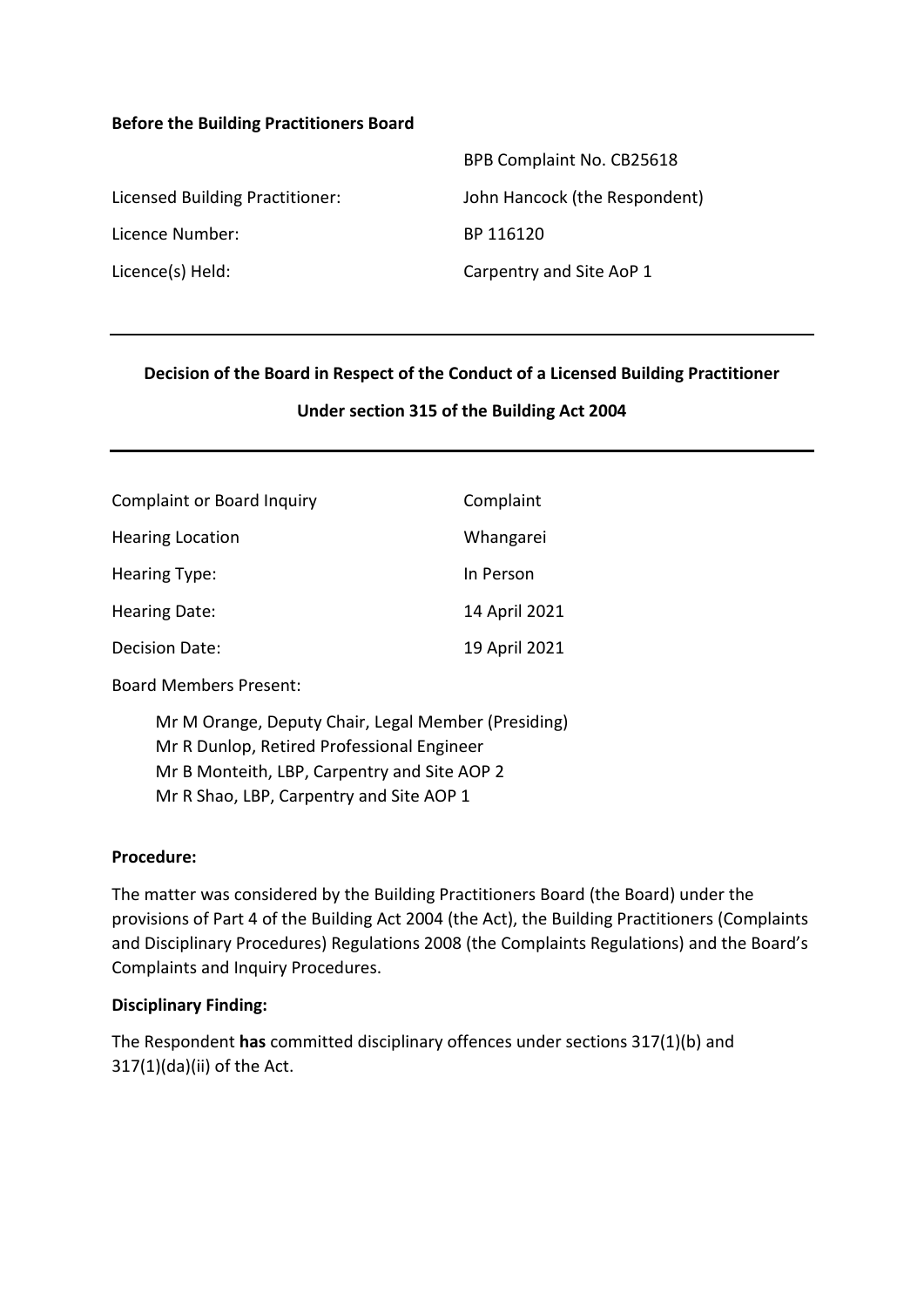# **Contents**

# <span id="page-1-0"></span>**Summary of the Board's Decision**

[1] The Respondent was negligent when he failed to ensure that the appropriate steps were taken when changes to the building consent were made. The Respondent has also failed to provide a record of work on completion of restricted building work. He is fined \$2,000 and ordered to pay costs of \$3,500.

# <span id="page-1-1"></span>**The Charges**

- [2] The hearing resulted from a complaint about the conduct of the Respondent and a Board resolution under regulation 10 of the Complaints Regulations<sup>1</sup> to hold a hearing in relation to building work at [Omitted]. The alleged disciplinary offences the Board resolved to investigate were that the Respondent:
	- (a) carried out or supervised building work or building inspection work in a negligent or incompetent manner contrary to section 317(1)(b) of the Act, IN THAT, the Respondent may have carried out or supervised the work identified

<span id="page-1-2"></span> $1$  The resolution was made following the Board's consideration of a report prepared by the Registrar in accordance with the Complaints Regulations.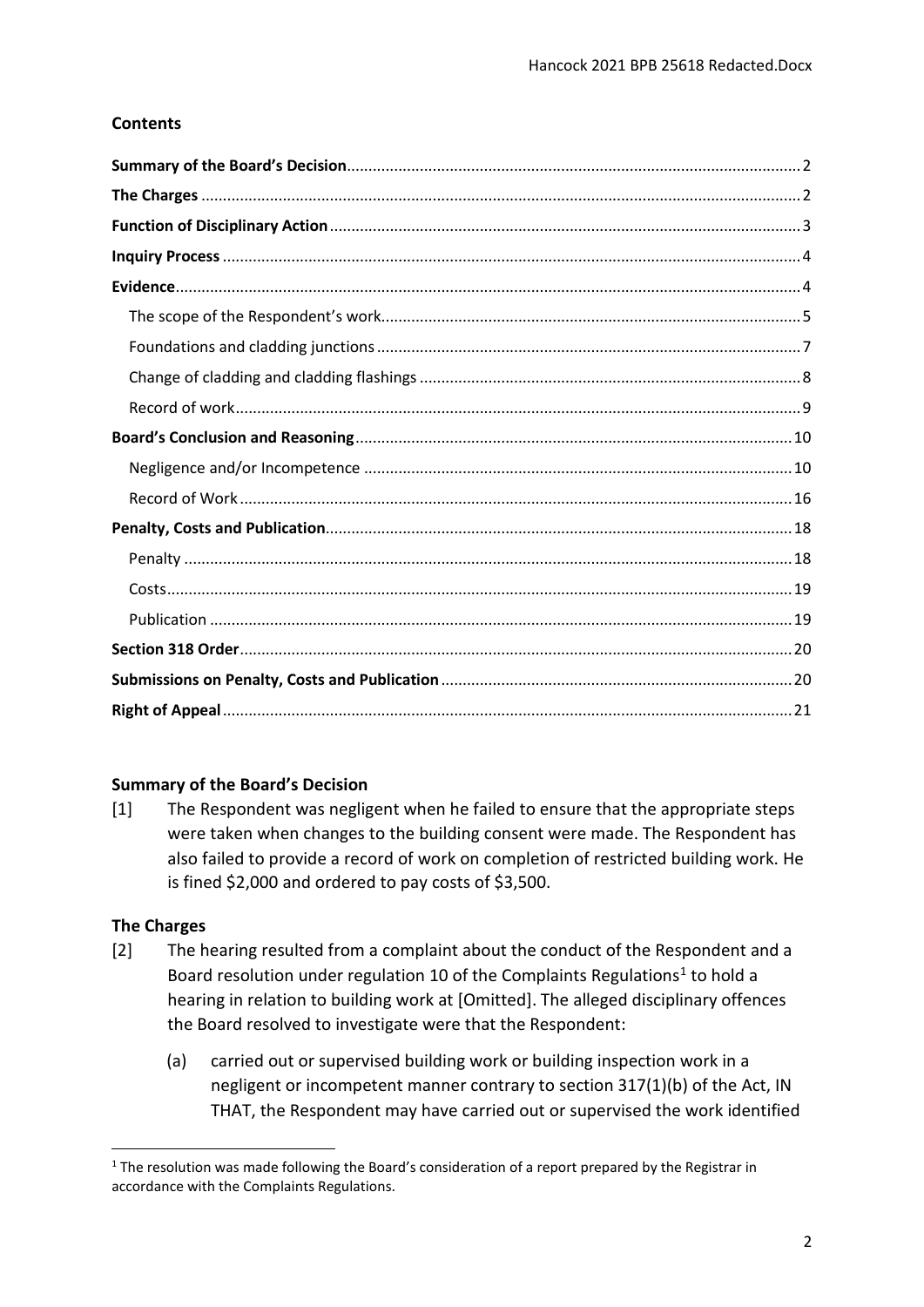in a report completed by [Omitted] (page 262, document 2.5.110 of the Board's Documents) in a manner that does not meet acceptable standards; and

(b) failed, without good reason, in respect of a building consent that relates to restricted building work that he or she is to carry out (other than as an ownerbuilder) or supervise, or has carried out (other than as an owner-builder) or supervised, (as the case may be), to provide the persons specified in section 88(2) with a record of work, on completion of the restricted building work, in accordance with section 88(1) of the Act contrary to section 317(1)(da)(ii) of the Act.

# <span id="page-2-0"></span>**Function of Disciplinary Action**

- [3] The common understanding of the purpose of professional discipline is to uphold the integrity of the profession. The focus is not punishment, but the protection of the public, the maintenance of public confidence and the enforcement of high standards of propriety and professional conduct. Those purposes were recently reiterated by the Supreme Court of the United Kingdom in *R v Institute of Chartered Accountants in England and Wales*[2](#page-2-1) and in New Zealand in *Dentice v Valuers Registration Board*[3](#page-2-2)*.*
- [4] Disciplinary action under the Act is not designed to redress issues or disputes between a complainant and a respondent. In *McLanahan and Tan v The New Zealand Registered Architects Board[4](#page-2-3)* Collins J. noted that:

*"… the disciplinary process does not exist to appease those who are dissatisfied … . The disciplinary process … exists to ensure professional standards are maintained in order to protect clients, the profession and the broader community."*

[5] In a similar vein, the Board's investigation and hearing process is not designed to address every issue that is raised in a complaint or by a complainant. The disciplinary scheme under the Act and Complaint's Regulations focuses on serious conduct that warrants investigation and, if upheld, disciplinary action. Focusing on serious conduct is consistent with decisions made in the New Zealand courts in relation to the conduct of licensed persons<sup>[5](#page-2-4)</sup>:

> *… the statutory test is not met by mere professional incompetence or by deficiencies in the practice of the profession. Something more is required. It includes a deliberate departure from accepted standards or such serious negligence as, although not deliberate, to portray indifference and an abuse.*

[6] Finally, the Board can only inquire into "the conduct of a licensed building practitioner" with respect to the grounds for discipline set out in section 317 of the Act. Those grounds do not include contractual breaches other than when the

<span id="page-2-1"></span><sup>&</sup>lt;sup>2</sup> R v Institute of Chartered Accountants in England and Wales [2011] UKSC 1, 19 January 2011.

<span id="page-2-2"></span><sup>3</sup> [1992] 1 NZLR 720 at p 724

<span id="page-2-3"></span><sup>4</sup> [2016] HZHC 2276 at para 164

<span id="page-2-4"></span><sup>5</sup> *Pillai v Messiter (No 2)* (1989) 16 NSWLR 197 (A) at 200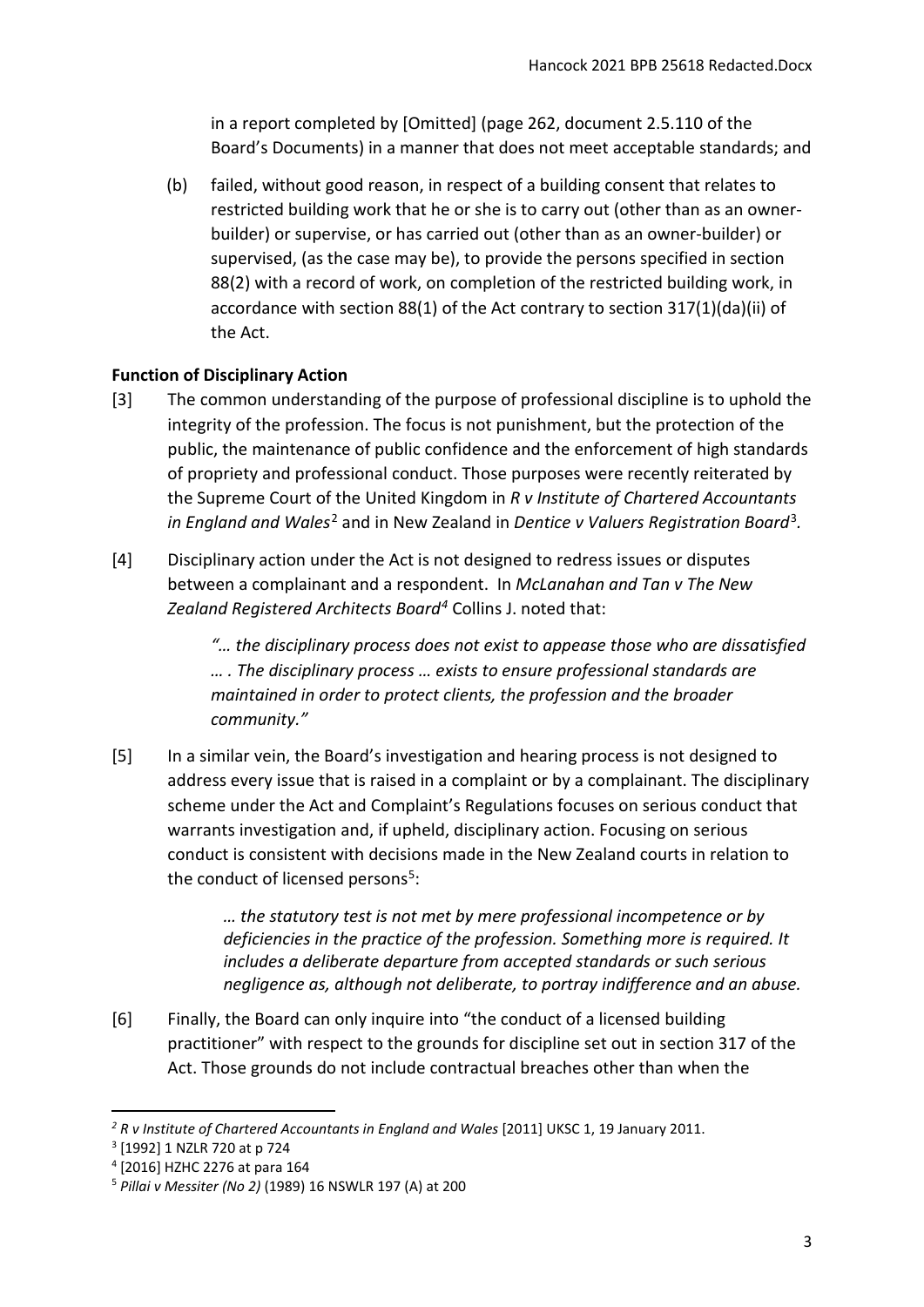conduct reaches the high threshold for consideration under section 317(1)(i) of the Act, which deals with disrepute.

[7] The above commentary on the limitations of the disciplinary process are important to note as, on the basis of it, the Board's inquiries, and this decision, focus on and deal with the serious conduct complained about.

# <span id="page-3-0"></span>**Inquiry Process**

- [8] The investigation and hearing procedure under the Act and Complaints Regulations is inquisitorial, not adversarial. There is no requirement for a complainant to prove the allegations. Rather the Board sets the charges, and it decides what evidence is required at a hearing to assist it in its investigations. In this respect, the Board reviews the available evidence when considering the Registrar's Report and determines the witnesses that it believes will assist at a hearing. The hearing itself is not a review of all of the available evidence. Rather it is an opportunity for the Board to seek clarification and explore certain aspects of the charges in greater depth.
- [9] Whilst a complainant may not be required to give evidence at a hearing, they are welcome to attend and, if a complainant does attend, the Board provides them with an opportunity to participate in the proceedings.

# <span id="page-3-1"></span>**Evidence**

- [10] The Board must be satisfied on the balance of probabilities that the disciplinary offences alleged have been committed*[6](#page-3-2)*. Under section 322 of the Act, the Board has relaxed rules of evidence that allow it to receive evidence that may not be admissible in a court of law.
- [11] The procedure the Board uses is inquisitorial, not adversarial. The Board examines the documentary evidence available to it prior to the hearing. The hearing is an opportunity for the Board, as the inquirer and decision-maker, to call and question witnesses to further investigate aspects of the evidence and to take further evidence from key witnesses. The hearing is not a review of all of the available evidence.
- [12] The Respondent appeared and gave evidence. The Board, when it issued its decision to proceed to a hearing, summoned the following persons to appear and give evidence:

| [Omitted]       | Licensed Building Practitioner (BP[Omitted])<br>[Omitted]                   |
|-----------------|-----------------------------------------------------------------------------|
| Kenneth Dugdale | Forex Technical Analyst Systems Limited trading<br>as Cavern Home Solutions |

<span id="page-3-2"></span> $\overline{a}$ <sup>6</sup> *Z v Dental Complaints Assessment Committee* [2009] 1 NZLR 1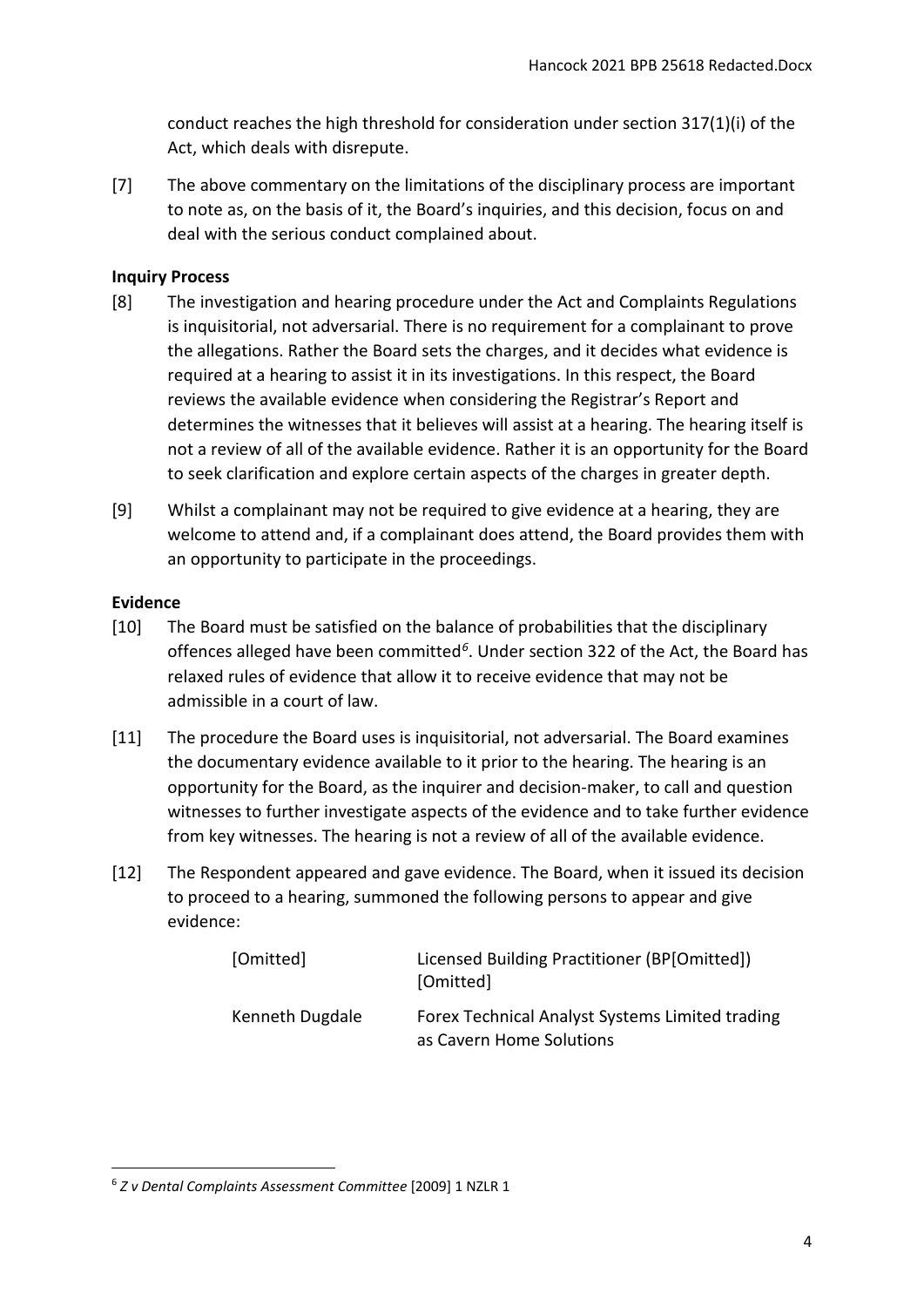[13] The Respondent and the Complainant<sup>[7](#page-4-1)</sup> requested that the Board summon additional persons to give evidence. They were:

| Paul Lee       | Cavern Homes General Manager                               |
|----------------|------------------------------------------------------------|
| Greg Bellam    | Building Services Team Leader, Kaipara District<br>Council |
| [Omitted]      | [Omitted], the Homeowner, "the Trustee"                    |
| Jamie Nikouira | Kaipara District Council                                   |

- [14] The Respondent and the Complainant both appeared with additional persons. They indicated that those in attendance were available to give evidence.
- [15] At the commencement of the hearing, the Presiding Member outlined the Board's limited jurisdiction, the regulated complaints process and the allegations that the Board would be further investigating at the hearing (as outlined in paragraph [2] above). The reason for outlining those matters was that following the Complaint being made and the Board making its decision on the grounds for discipline and in the lead up to the hearing, the Board received significant amounts of new materials, including additional allegations of negligent or incompetent building work. It was made clear that the Board could not, at the hearing, investigate those new allegations as, to do so would have been a breach of natural justice as the Respondent had not, given the time frames, been afforded the opportunity to consider and respond to those allegations. It was also made clear that further complaints could be made in respect of new allegations.

# <span id="page-4-0"></span>The scope of the Respondent's work

- [16] The build was an alteration to an existing dwelling carried out under a building consent. The building contract was between Forex Technical Analyst Systems Limited, trading as Cavern Home Solutions and [Omitted]. The full scope of the consented building was not completed by Forex as a result of a commercial dispute that arose. The contract came to an end on or about 25 September 2020, when the contract was suspended. There is an ongoing dispute between the contractual parties.
- [17] The Respondent did not carry out any building work. He was the designated supervisor of restricted building work, which is a subset of building work that must be carried out or supervised by a licensed building practitioner. The building contract identified the Respondent together with Paul Lee as the persons who would be carrying out the Works (as defined in the contract) and the Respondent as "the person supervising the Works". A site notice erected at the dwelling stipulated the same. Mr Dugdale, a director and shareholder of Forex gave evidence that the Respondent had been an employee for seven years as his construction supervisor.

<span id="page-4-1"></span> $<sup>7</sup>$  The Complainant was the son of the Trustee. He was a Licensed Building Practitioner. He made the complaint</sup> on behalf of the Trustee.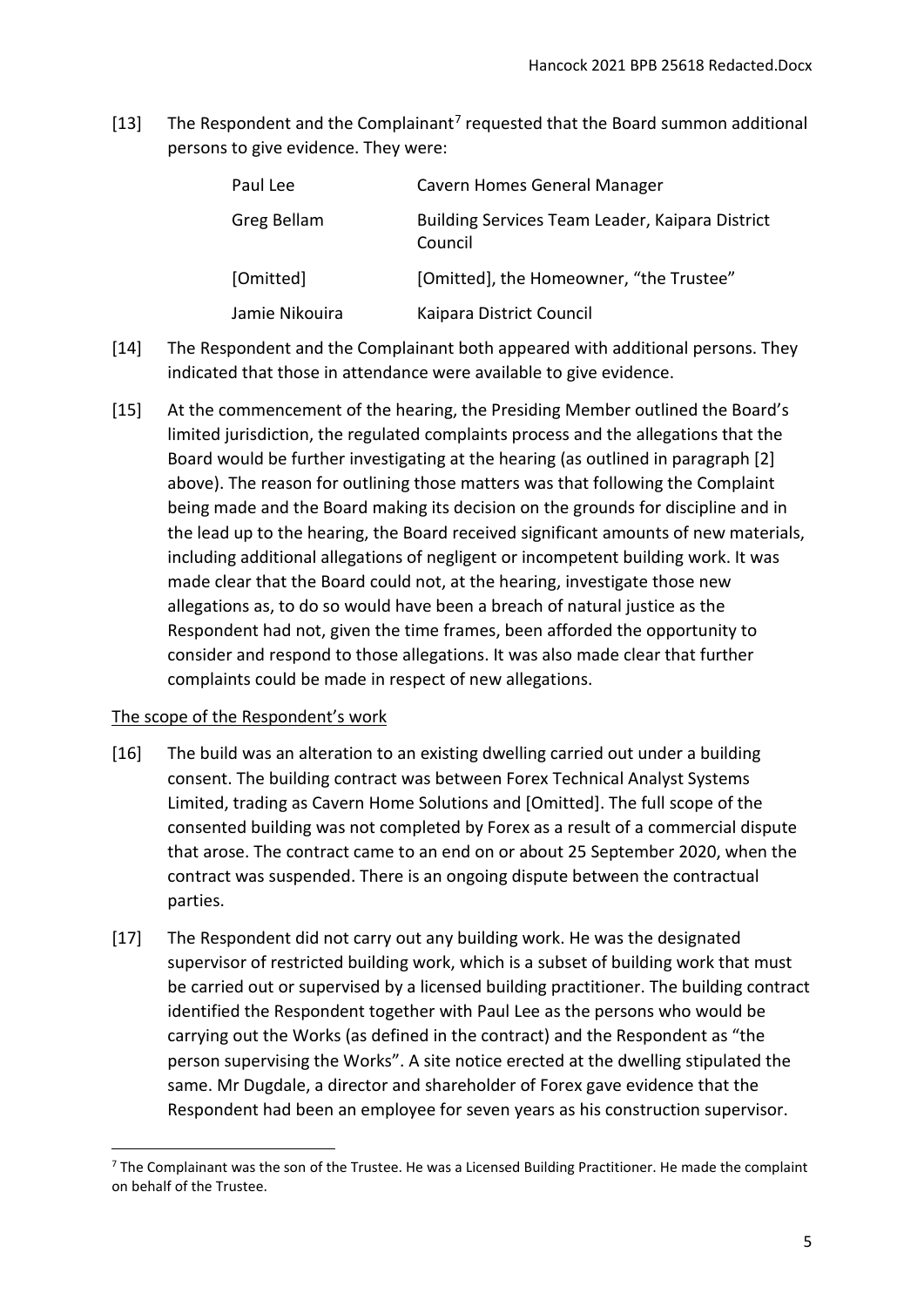Mr Dugdale stated the Respondent retired when the Covid lockdowns occurred but that the Respondent had subsequently worked as a contractor who was paid on an hourly basis to supervise restricted building work. Mr Dugdale gave evidence that the documentation and signs had not been updated to reflect the change in the Respondent's status. Mr Paul Lee was noted as being the current construction supervisor. Mr Lee is not a Licensed Building Practitioner. An email dated 7 September 2020 from Mr Dugdale to the Trustee summarised the arrangements as follows:

*In reply to your email and requested meeting I would like to inform you that John Hancock is an independent contractor and retired from full time work Jan 2020 We utilise his services on a as required basis to provide LBP sign off of construction carpentry for our Manawhai projects and sign off from council. He provides this service to others locally*

- [18] The on-site building work was carried out by a lead hand who had approximately 30 years of building experience in both commercial and residential building (including renovations), together with two apprentices. The lead hand was a contractor to Forex. The lead hand was not a licensed building practitioner. As such, he had to be supervised when carrying out restricted building work elements (structural and weathertightness). The Respondent had approximately three years of working experience with the lead hand. He had worked with and supervised four homes with the lead hand. The Respondent described the lead hand as a good worker.
- [19] The Respondent supervised the following restricted building work, as identified in his record of work dated 25 September 2020:

Primary Structure: foundations, walls, roof, beams

External Moisture Management Systems: wall cladding or wall cladding system.

- [20] The Respondent confirmed, at the hearing, that the work described in the record of work was the restricted building work that he had supervised. It was noted that he had not supervised roofing moisture management systems. As such, the Board did not further investigate that element of the [Omitted] report.
- [21] The Respondent described his supervision process. He stated that he walks on site, asks where the work is at, does some checks and issues some instructions. The Respondent stated that sometimes he does not need to go onto the site but can check work by engaging with Mr Lee at the entrance (described as "discussions at the gate") or by phone. The Respondent stated that he does not get involved until such time as the work is underway but that there may be "some discussions" before work commences. He did not review the consented plans and specifications with the builders prior to them starting. He charged \$75 per hour for his services. Council inspections were called for by Mr Lee. The Respondent stated that he checks the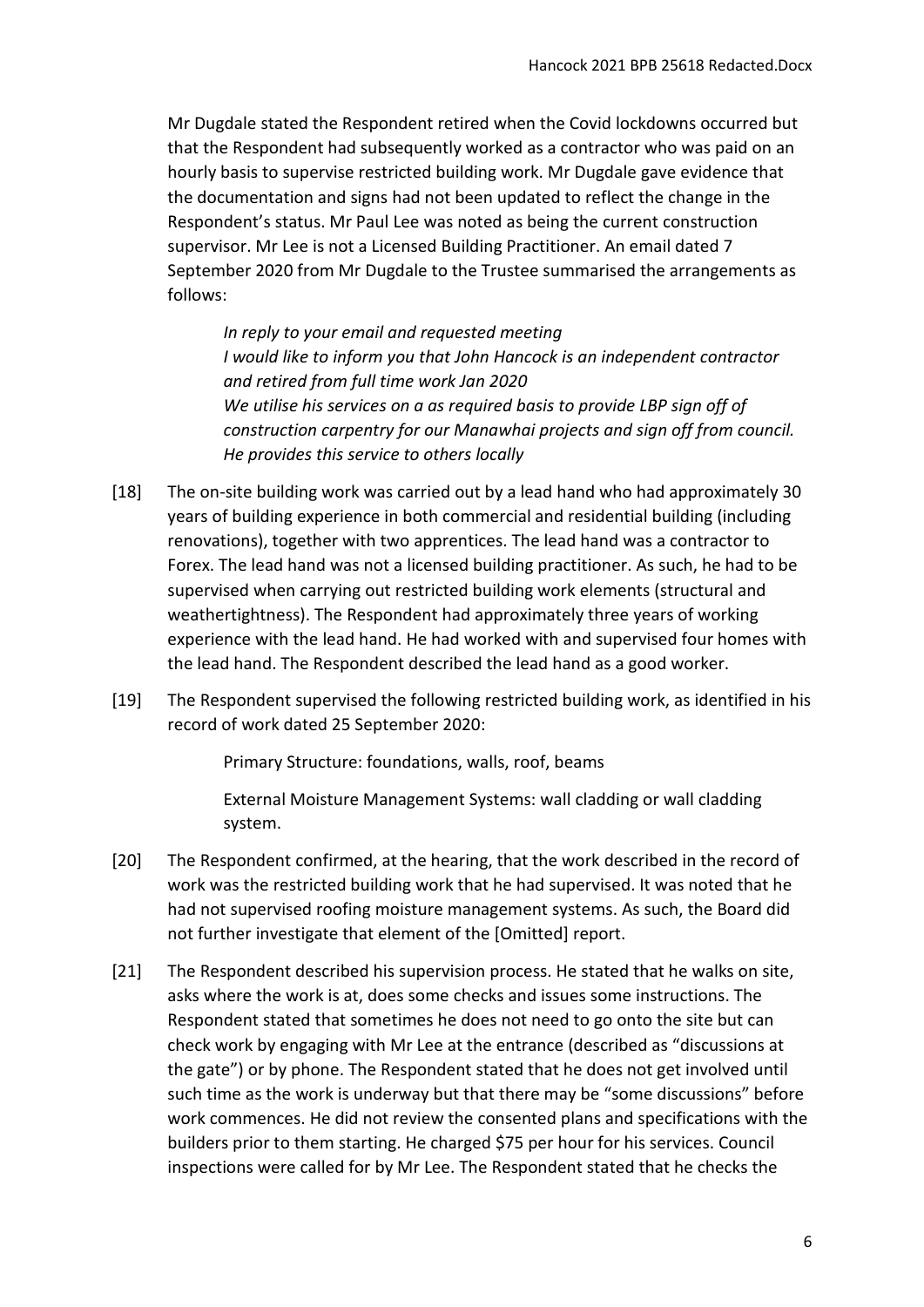work prior to an inspection and that he attends inspections. He was, according to Council inspection records, present at an inspectionon 25 May 2020.

[22] There was some dispute as to how often the Respondent was on site. The Trustee, who lived on-site but was away in Auckland some of the week but whose wife was on-site all week, stated that the Respondent was only on-site once or twice. The Trustee stated that when he became concerned about accumulated building issues, he contacted the Respondent and asked him to come to the site. The Trustee said that the Respondent refused and that he would only attend if he was paid his hourly rate. The Trustee referred to an email that stated the same. The Respondent stated that he was busy at home when the request was made and that he did not want to get involved as he was aware that a dispute was developing. Mr Dugdale stated there was no restriction on how much time the Respondent could spend on supervision services. The Respondent maintained that he had been to the site regularly but was not able to state how often and that he had been in regular contact with Mr Lee. The Respondent, in a written submission to the Board, referred to the Supervision Practice Note issued by the Ministry of Business Innovation and Employment and to the level of supervision required for experienced staff.

# <span id="page-6-0"></span>Foundations and cladding junctions

[23] The [Omitted] report noted, "The foundation and the brick stop on the building line is at least 80mm short of the distance required". This, in turn, related to an external brick to weatherboard junction. The allegation was that the foundation was not constructed in a manner that would allow the junction to be completed in accordance with the construction details stipulated in the building consent. Brick to weatherboard junctions are shown in the following photographs.



[24] The Respondent and Mr Lee stated that an alternative solution to that outlined in the building consent would have been used had the building work continued. Mr Lee stated that a minor variation had been prepared for the change but that the Trustee refused to sign it. The solution to be used was one that had previously been accepted on a different job.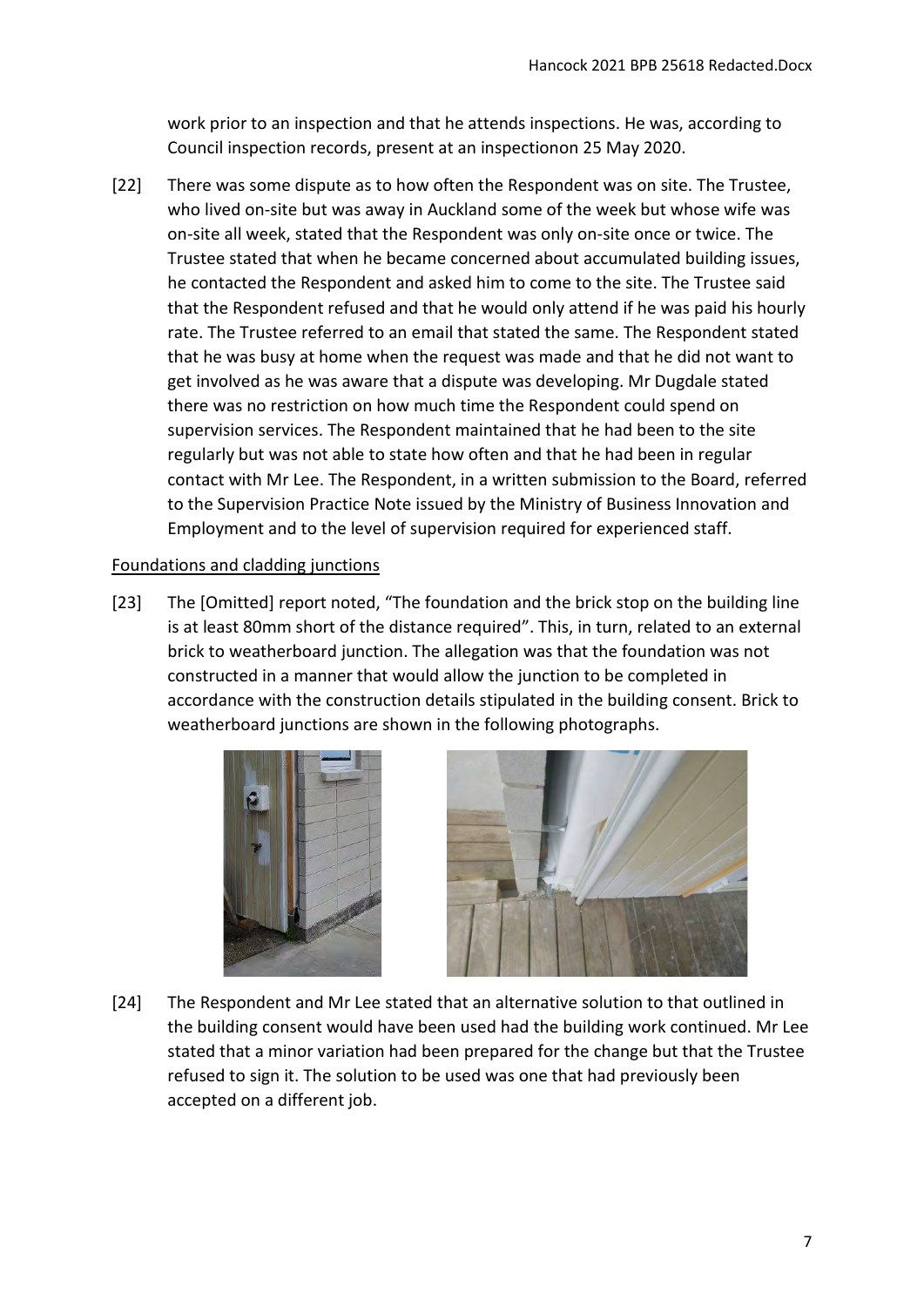- **TYPICAL BRICK JAME**
- [25] The consented details was as per the following:

- [26] It was noted that the brickwork did not extend past the building line as specified in the building consent. It was some 40mm short of where it should have extended to.
- [27] Mr Bellam confirmed that, from a Building Consent Authority (BCA) perspective, the change would have been a minor variation as opposed to an amendment to the building consent. Mr Bellam noted that if changes are to be made by way of a minor variation that the process is to discuss the change with the BCA prior to making the change as opposed to seeking a minor variation after the fact.
- [28] The Respondent, Mr Lee and Mr Dugdale maintained that the building work complained about was not complete.

# <span id="page-7-0"></span>Change of cladding and cladding flashings

[29] The [Omitted] report noted:

*A couple of areas which illustrate a lack of understanding of the building act, the code, and how it applies to restricted building work was the decision by the site supervisor Paul Lee, to depart from the consented plan and introduce a flashing system without the required skills or LBP design qualifications required, and without the amended drawings, detail, and approved variation to the consent, necessary to ensure compliance with all aspects of the code, particularly in regard to E2/AS1 dealing with external moisture control,*

[30] The following photographs depict the issue he was referring to:



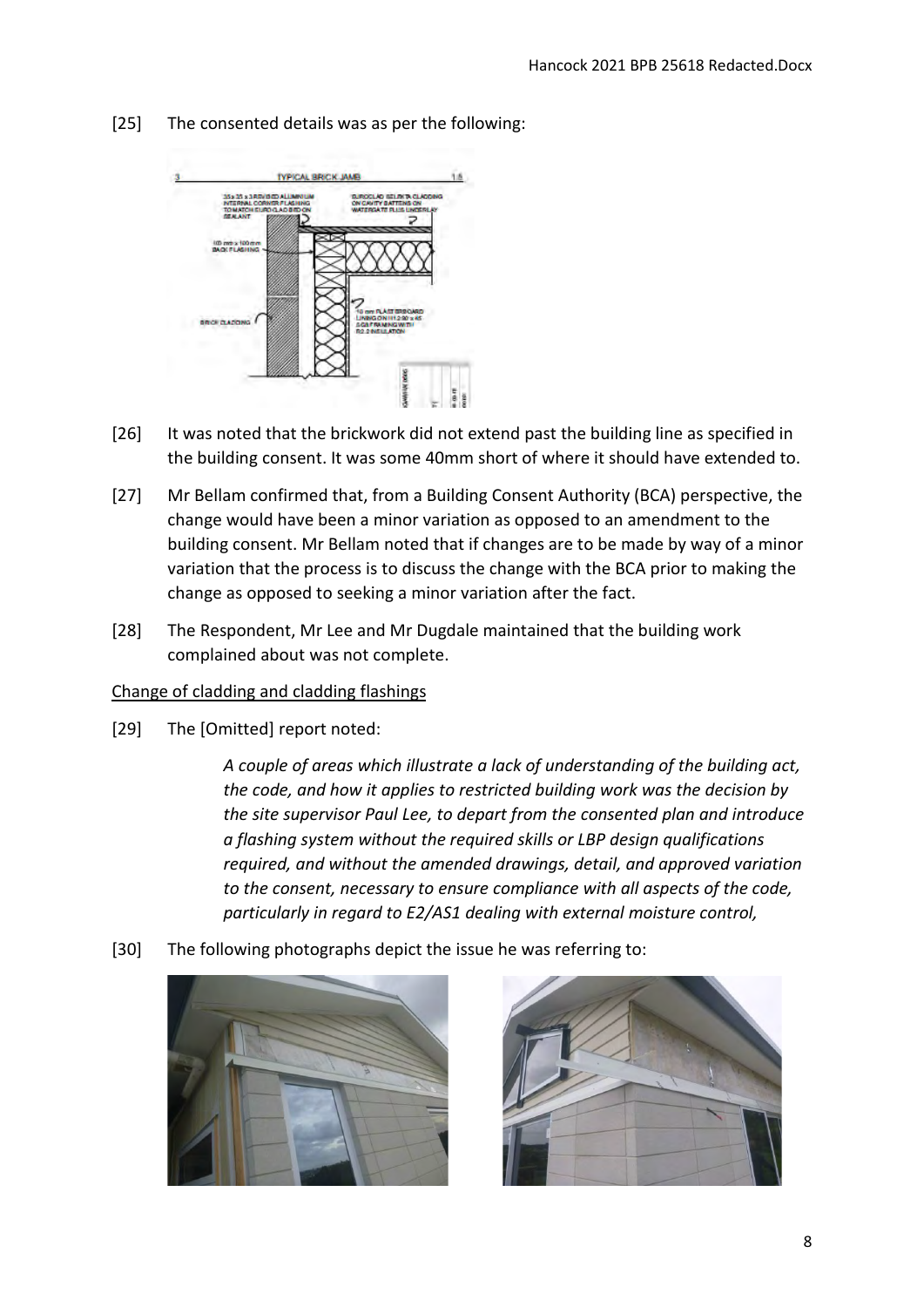[31] The cladding was, by agreement, changed from brick to brick and weatherboard. The consent issued was full-length brick in the related areas as shown in the stamped plans:



- [32] Mr Bellam considered the change could have been dealt with as a minor variation but again stated that the change should have been checked with the BCA prior to any work being undertaken.
- [33] The Respondent and Mr Lee stated that the flashing installed was a standard E2/AS1 detail. [Omitted] considered it needed specific design, especially areas such as stop ends. The Respondent considered the change and the method to waterproof as simple and that all that was needed was an over-flashing. There was also evidence from Mr Dugdale that the flashing was temporary to provide weatherproofing when a suspension of the contract was imminent.
- [34] The Respondent, Mr Lee and Mr Dugdale maintained that the building work complained about was not complete.

# <span id="page-8-0"></span>Record of work

- [35] The building work, including the restricted building work, came to an end when the contract was suspended on or about 25 September 2020. The Respondent's record of work was dated as at 25 September 2020.
- [36] The Complainant alleged, as part of the complaint, that a record of work had not been provided to the owner.
- [37] The Board received a copy of the record of work from Mr Dugdale as part of correspondence he sent to the Board dated 23 March 2021.
- [38] The Respondent stated that he handed his record of work to Mr Lee. He was not aware that he was required to provide it to the owner and the Territorial Authority.
- [39] Mr Bellam confirmed, post the hearing, that the Territorial Authority had received the record of work on 23 March 2021.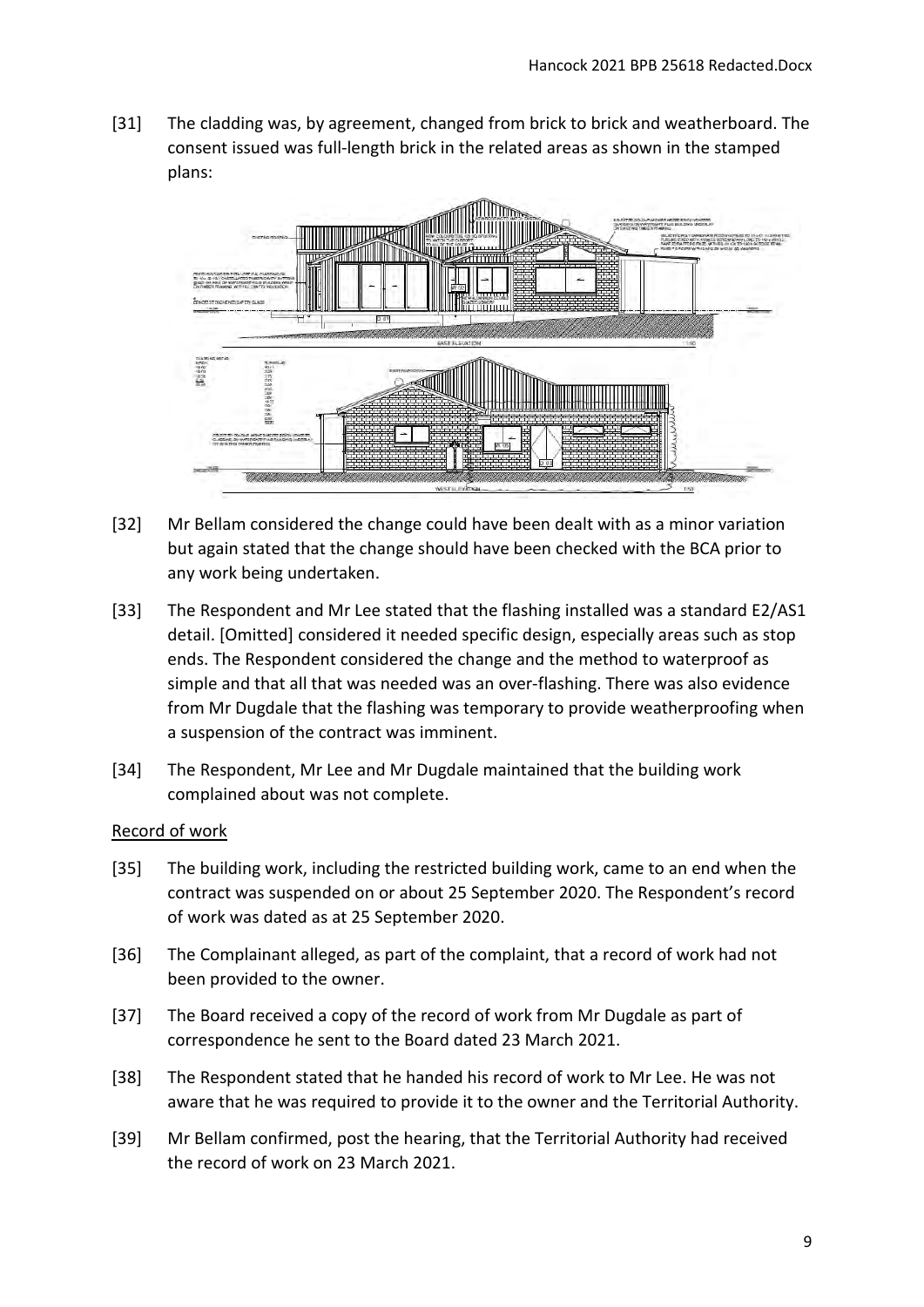# <span id="page-9-0"></span>**Board's Conclusion and Reasoning**

- [40] The Board has decided that the Respondent **has**:
	- (a) carried out or supervised building work or building inspection work in a negligent manner (s 317(1)(b) of the Act); and
	- (b) failed, without good reason, in respect of a building consent that relates to restricted building work that he or she is to carry out (other than as an ownerbuilder) or supervise, or has carried out (other than as an owner-builder) or supervised, (as the case may be), to provide the persons specified in section 88(2) with a record of work, on completion of the restricted building work, in accordance with section 88(1) (s 317(1)(da)(ii) of the Act)

and **should** be disciplined.

# <span id="page-9-1"></span>Negligence and/or Incompetence

- [41] The finding of negligence relates to the Respondent's failure to ensure changes to the building consent were dealt with in the appropriate manner. The Respondent was not the lead contractor, nor the on-site builder or contract supervisor. He was the designated Licensed Building Practitioner, and he accepted responsibility for the quality and compliance of the restricted building work. It was his job to supervise those who were on site. That included ensuring the consenting processes were followed during the build. The Board's finding was that they were not when it came to changes that were made to brick to weatherboard junctions and when a cladding change from brick to weatherboard was made.
- [42] Negligence is the departure by a licensed building practitioner, whilst carrying out or supervising building work, from an accepted standard of conduct. It is judged against those of the same class of licence as the person whose conduct is being inquired into. This is described as the *Bolam[8](#page-9-2)* test of negligence which has been adopted by the New Zealand Courts<sup>9</sup>.
- [43] The New Zealand Courts have stated that assessment of negligence in a disciplinary context is a two-stage test<sup>[10](#page-9-4)</sup>. The first is for the Board to consider whether the practitioner has departed from the acceptable standard of conduct of a professional. The second is to consider whether the departure is significant enough to warrant a disciplinary sanction.
- [44] When considering what an acceptable standard is the Board must have reference to the conduct of other competent and responsible practitioners and the Board's own assessment of what is appropriate conduct, bearing in mind the purpose of the  $Act^{11}$  $Act^{11}$  $Act^{11}$ . The test is an objective one and in this respect it has been noted that the purpose of

 $\overline{a}$ 

<span id="page-9-2"></span><sup>8</sup> *Bolam v Friern Hospital Management Committee* [1957] 1 WLR 582

<span id="page-9-3"></span><sup>9</sup> *Martin v Director of Proceedings* [2010] NZAR 333 (HC), *F v Medical Practitioners Disciplinary Tribunal* [2005] 3 NZLR 774 (CA)

<span id="page-9-4"></span><sup>10</sup> *Martin v Director of Proceedings* [2010] NZAR 333 (HC), *F v Medical Practitioners Disciplinary Tribunal* [2005] 3 NZLR 774 (CA)

<span id="page-9-5"></span><sup>11</sup> *Martin v Director of Proceedings* [2010] NZAR 333 at p.33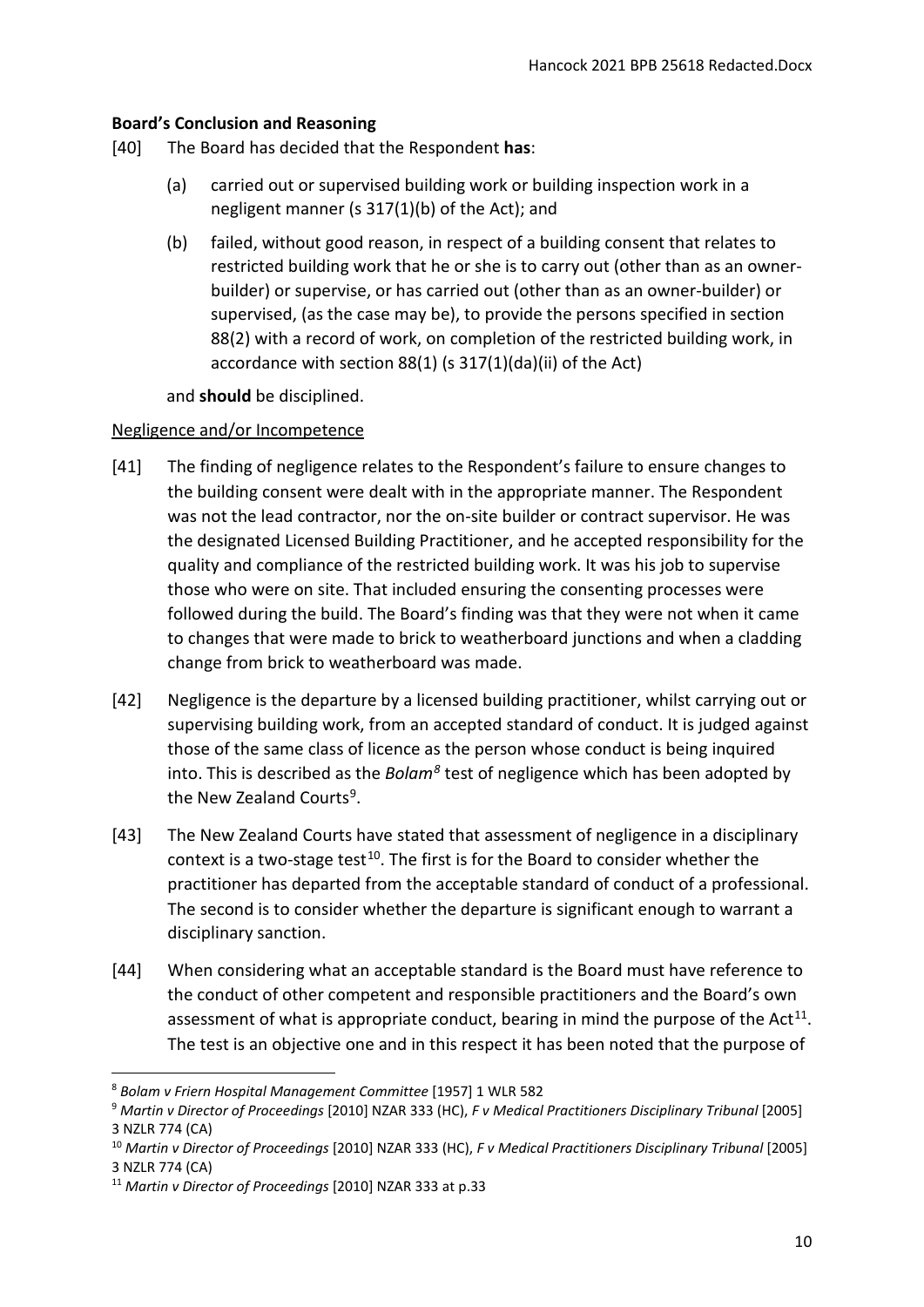discipline is the protection of the public by the maintenance of professional standards and that this could not be met if, in every case, the Board was required to take into account subjective considerations relating to the practitioner<sup>[12](#page-10-0)</sup>.

[45] The Board notes that the purposes of the Act are:

# *3 Purposes*

*This Act has the following purposes:*

- *(a) to provide for the regulation of building work, the establishment of a licensing regime for building practitioners, and the setting of performance standards for buildings to ensure that—* 
	- *(i) people who use buildings can do so safely and without endangering their health; and*
	- *(ii) buildings have attributes that contribute appropriately to the health, physical independence, and well-being of the people who use them; and*
	- *(iii) people who use a building can escape from the building if it is on fire; and*
	- *(iv) buildings are designed, constructed, and able to be used in ways that promote sustainable development:*
- *(b) to promote the accountability of owners, designers, builders, and building consent authorities who have responsibilities for ensuring that building work complies with the building code.*
- [46] The Board also notes, as regards acceptable standards, that all building work must comply with the Building Code<sup>[13](#page-10-1)</sup> and be carried out in accordance with a building consent<sup>[14](#page-10-2)</sup>. As such, when considering what is and is not an acceptable standard, the Building Code and any building consent issued must be taken into account.
- [47] Turning to seriousness in *Collie v Nursing Council of New Zealand[15](#page-10-3)* the Court's noted, as regards the threshold for disciplinary matters, that:

*[21] Negligence or malpractice may or may not be sufficient to constitute professional misconduct and the guide must be standards applicable by competent, ethical and responsible practitioners and there must be behaviour which falls seriously short of that which is to be considered acceptable and not mere inadvertent error, oversight or for that matter carelessness.*

[48] Looking at the conduct in question, under section 40 of the Act, all building work must be carried out in accordance with the building consent issued. Section 40 of the Act provides:

<span id="page-10-0"></span><sup>12</sup> *McKenzie v Medical Practitioners Disciplinary Tribunal* [2004] NZAR 47 at p.71

<span id="page-10-1"></span><sup>&</sup>lt;sup>13</sup> Section 17 of the Building Act 2004

<span id="page-10-2"></span><sup>14</sup> Section 40(1) of the Building Act 2004

<span id="page-10-3"></span><sup>15</sup> [2001] NZAR 74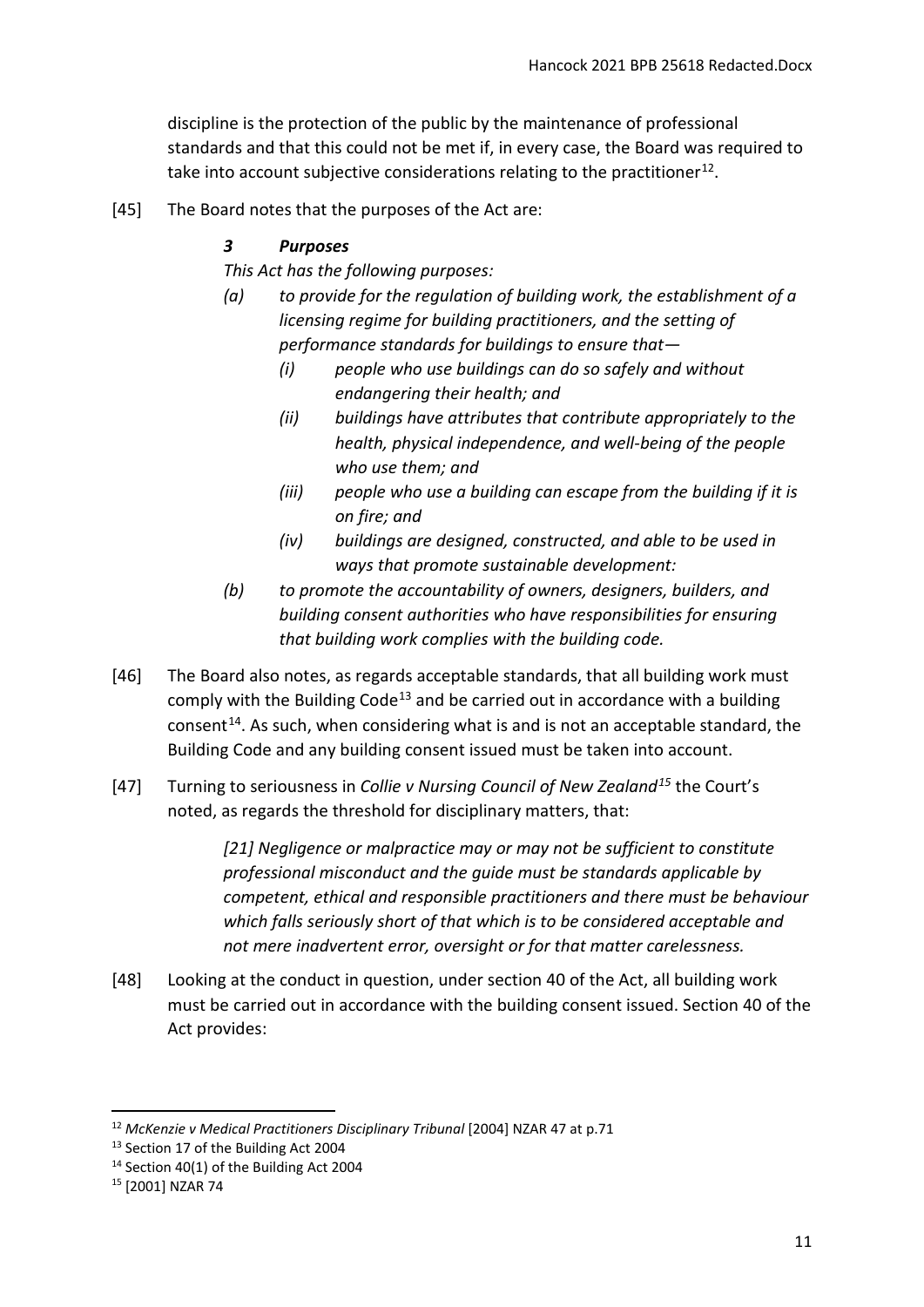# *40 Buildings not to be constructed, altered, demolished, or removed without consent*

- *(1) A person must not carry out any building work except in accordance with a building consent.*
- *(2) A person commits an offence if the person fails to comply with this section.*
- *(3) A person who commits an offence under this section is liable on conviction to a fine not exceeding \$200,000 and, in the case of a continuing offence, to a further fine not exceeding \$10,000 for every day or part of a day during which the offence has continued.*
- [49] Once a building consent has been granted, any changes to it must be dealt with in the appropriate manner. There are two ways in which changes can be dealt with; by way of a minor variation under section 45A of the Act; or as an amendment to the building consent. The extent of the change to the building consent dictates the appropriate method to be used. The critical difference between the two options is that building work under a building consent cannot continue if an amendment is applied for.
- [50] In this respect, section 45(4) of the Act states:
	- *(4) An application for an amendment to a building consent must,—* 
		- *(a) in the case of a minor variation, be made in accordance with section 45A; and*
		- *(b) in all other cases, be made as if it were an application for a building consent, and this section, and sections 48 to 51 apply with any necessary modifications.*
- [51] Section 45A provides a more flexible approach to changes to a building consent for minor variations. Notably, it states:

# *45A Minor variations to building consents*

- *(1) An application for a minor variation to a building consent—* 
	- *(a) is not required to be made in the prescribed form; but*
	- *(b) must comply with all other applicable requirements of section 45.*
- *(2) Sections 48 to 50 apply, with all necessary modifications, to an application for a minor variation.*
- *(3) A building consent authority that grants a minor variation—* 
	- *(a) must record the minor variation in writing; but*
	- *(b) is not required to issue an amended building consent.*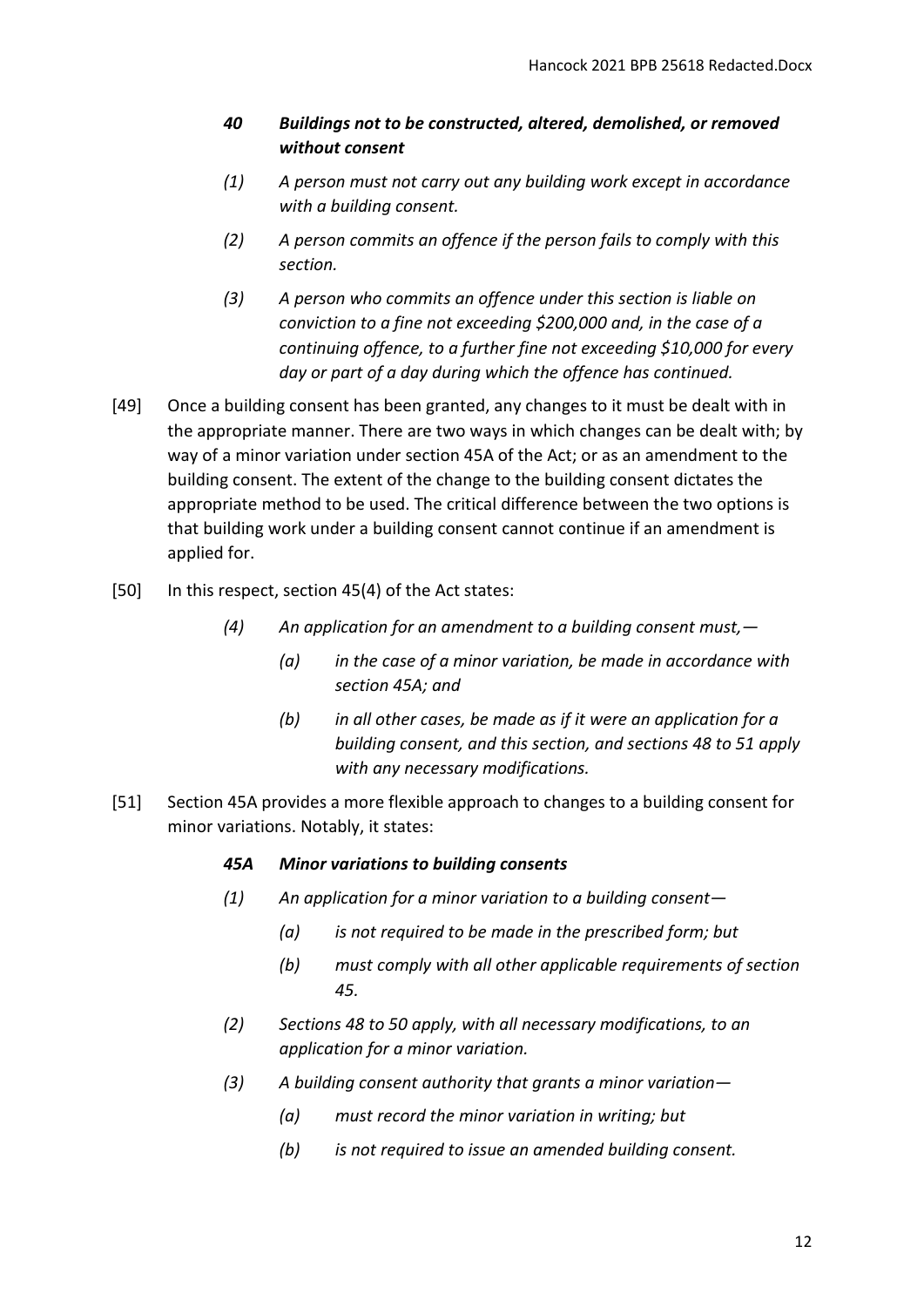[52] Minor variation is defined in the Building (Minor Variations) Regulations 2009. Regulation 3 defines a minor variation as:

# *3 Minor variation defined*

- *(1) A minor variation is a minor modification, addition, or variation to a building consent that does not deviate significantly from the plans and specifications to which the building consent relates.*
- *(2) The following are examples of minor variations and do not constitute an exhaustive list:*
	- *(a) substituting comparable products (for example, substituting one internal lining for a similar internal lining):*
	- *(b) minor wall bracing changes:*
	- *(c) a minor construction change (for example, changing the framing method used around a window):*
	- *(d) changing a room's layout (for example, changing the position of fixtures in a bathroom or kitchen).*
- *(3) The examples in subclause (2) are only illustrative of subclause (1) and do not limit it. If an example conflicts with subclause (1), subclause (1) prevails.*
- [53] It is clear from section 45A of the Act that whilst the process for a minor variation is not as onerous as that required for an amendment to a building consent, there is, nevertheless, a requirement that the legislative provisions in the Act as regards compliance with the building consent still apply. Most importantly, the building consent authority retains the discretion to refuse a minor variation<sup>16</sup>. To aid the process of applying for a minor variation, most building consent authorities have a minor variation application form.
- [54] The fact that a minor variation has to be applied for and can either be granted or refused implies that the building work that relates to it must follow rather than proceed the application. The legislative framework does not allow a minor variation to be carried out and then, once complete, to be retrospectively applied for. In this respect it must also be borne in mind the potential consequences of a minor variation that has been completed but not yet applied for being refused. The associated building work would either have to be deconstructed or an application for a certificate of acceptance sought $17$ .

 $\overline{a}$ 

<span id="page-12-1"></span><span id="page-12-0"></span> $16$  Sections 48, 49 and 50 of the Act provide for the processing, granting and refusal of building consents <sup>17</sup> Section 96 of the Act allows a Territorial Authority to issue a certificate of acceptance for unconsented building work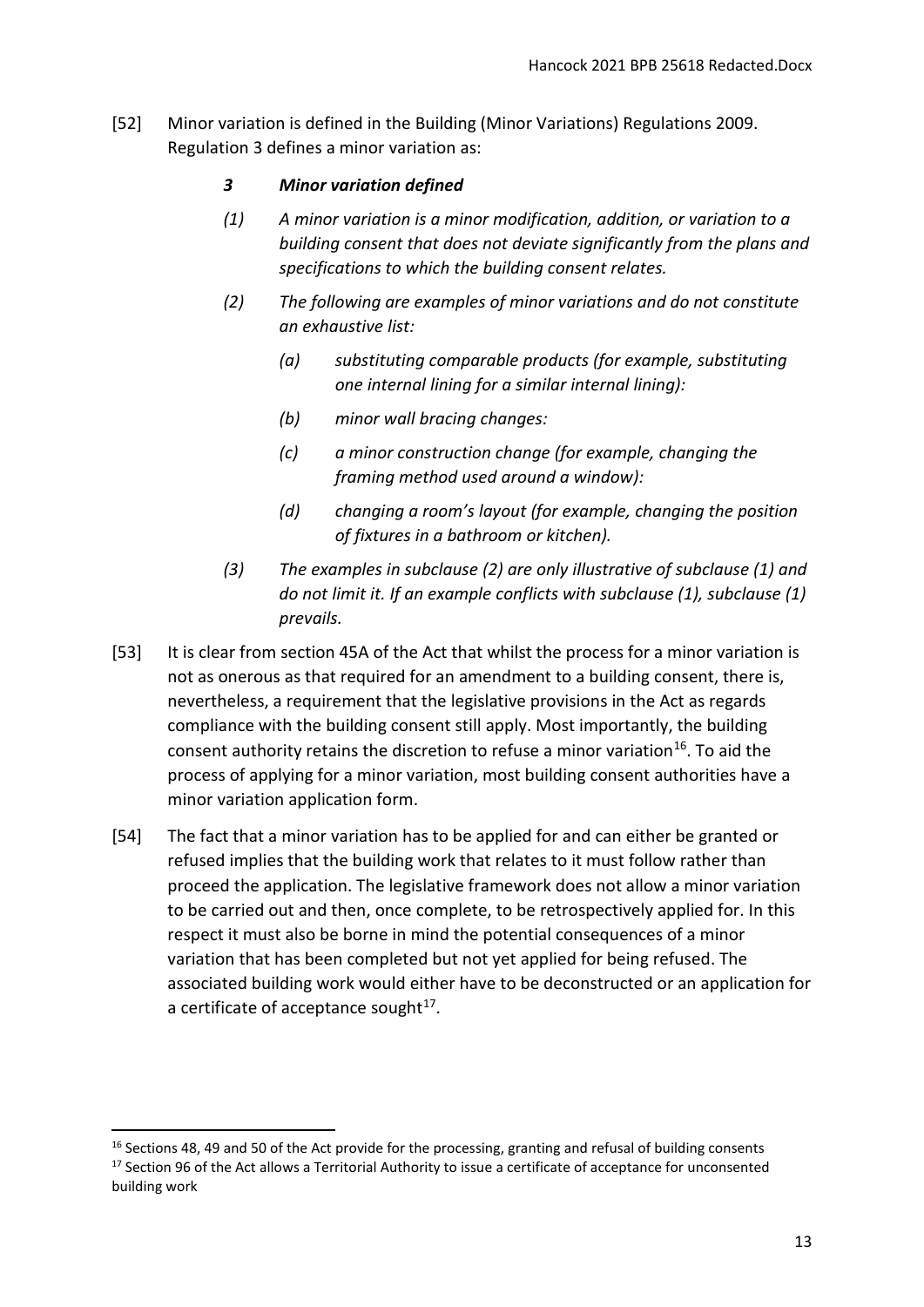- [55] It must also be noted, as regards a licensed building practitioners' obligations, that section 89 of the Act places a positive burden on a licensed building practitioner to notify a building consent authority of a breach of a building consent:
	- *89 Licensed building practitioner must notify building consent authority of breaches of building consent*
	- *(1) A licensed building practitioner must, if he or she is of the view that any building work carried out under a building consent does not comply with that consent, notify—* 
		- *(a) the territorial authority in whose district the building is situated; and*
		- *(b) the owner.*
	- *(2) The notification must—* 
		- *(a) state that the licensed building practitioner is of the view that building work carried out under the building consent does not comply with that consent; and*
		- *(b) state how the building work does not so comply; and*
		- *(c) be given as soon as practicable after the licensed building practitioner forms that view.*
- [56] In *Tan v Auckland Council[18](#page-13-0)* the High Court, whilst dealing with a situation where no building consent had been obtained, stated the importance of the consenting process as follows:

*[35] The building consent application process ensures that the Council can check that any proposed building work is sufficient to meet the purposes described in s 3 (of the Act). If a person fails to obtain a building consent that deprives the Council of its ability to check any proposed building work.* 

- [57] The same applies to the ongoing verification of building work against the requirements of the building consent. A failure to notify the Council of changes to the consented documents prior to them being carried out defeats the purpose of the process.
- [58] Mr Bellam indicated that the two changes that had been made might have met the minor variation definition. The key point, however, is that the BCA should have been consulted in advance of the changes to ensure that they would actually be minor variations and that they would still meet building code compliance requirements. That did not occur.
- [59] Given the above, the Respondent had a duty, if the building work could not be carried out in accordance with the consented plans, to consult with the designer and/or the building consent authority to establish if the proposed change would still

<span id="page-13-0"></span> $\overline{a}$ <sup>18</sup> [2015] NZHC 3299 [18 December 2015]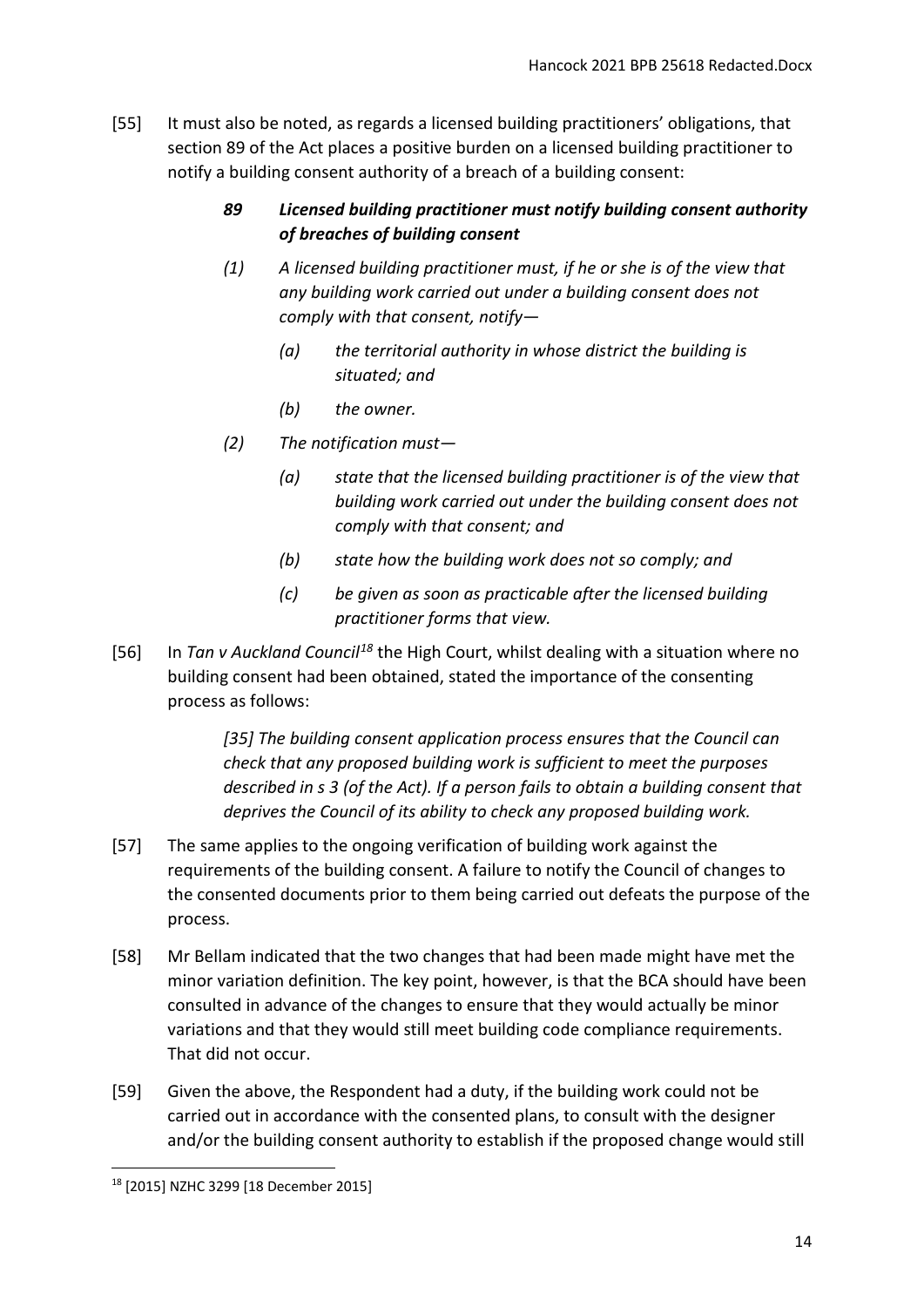meet building code compliance requirements prior to the associated work being carried out. That did not occur. Rather the changes were proceeded without ensuring that the changes were approved and would meet the requirements of the building code. In doing so, the Respondent has departed from what the Board considers to be an accepted standard of conduct and thereby has been negligent.

- [60] The Board also considers that the Respondent has not been carrying out his duties as a supervisor of the restricted building work to the full requirements of the licensing regime.
- [61] Supervise is defined in section  $7^{19}$  $7^{19}$  $7^{19}$  of the Act. The definition states:

*supervise, in relation to building work, means provide control or direction and oversight of the building work to an extent that is sufficient to ensure that the building work—* 

- *(a) is performed competently; and*
- *(b) complies with the building consent under which it is carried out.*
- [62] In C2-01143 the Board also discussed the levels of supervision it considers would be necessary to fulfil a licensed building practitioner's obligations noting that the level of supervision required will depend on a number of circumstances, including:
	- (a) the type and complexity of the building work to be supervised;
	- (b) the experience of the person being supervised;
	- (c) the supervisor's experience in working with the person being supervised and their confidence in their abilities;
	- (d) the number of persons or projects being supervised; and
	- (e) the geographic spread of the work being supervised.
- [63] The Board also needs to consider whether the work met the requirements of the building code and if not the level of non-compliance.
- [64] Supervision in the context of the Building Act has not yet been considered by the courts. It has, however, been considered in relation to Electricity Act 1992<sup>20</sup>. The definition of supervision in that Act is consistent with the definition in the Building Act and as such the comments of the Court are instructive. In the case, Judge Tompkins stated at paragraph 24:

<u>.</u>

<span id="page-14-0"></span><sup>&</sup>lt;sup>19</sup> Section 7:

*supervise, in relation to building work, means provide control or direction and oversight of the building work to an extent that is sufficient to ensure that the building work—* 

*<sup>(</sup>a) is performed competently; and*

*<sup>(</sup>b) complies with the building consent under which it is carried out.*

<span id="page-14-1"></span><sup>20</sup> *Electrical Workers Registration Board v Gallagher* Judge Tompkins, District Court at Te Awamutu, 12 April 2011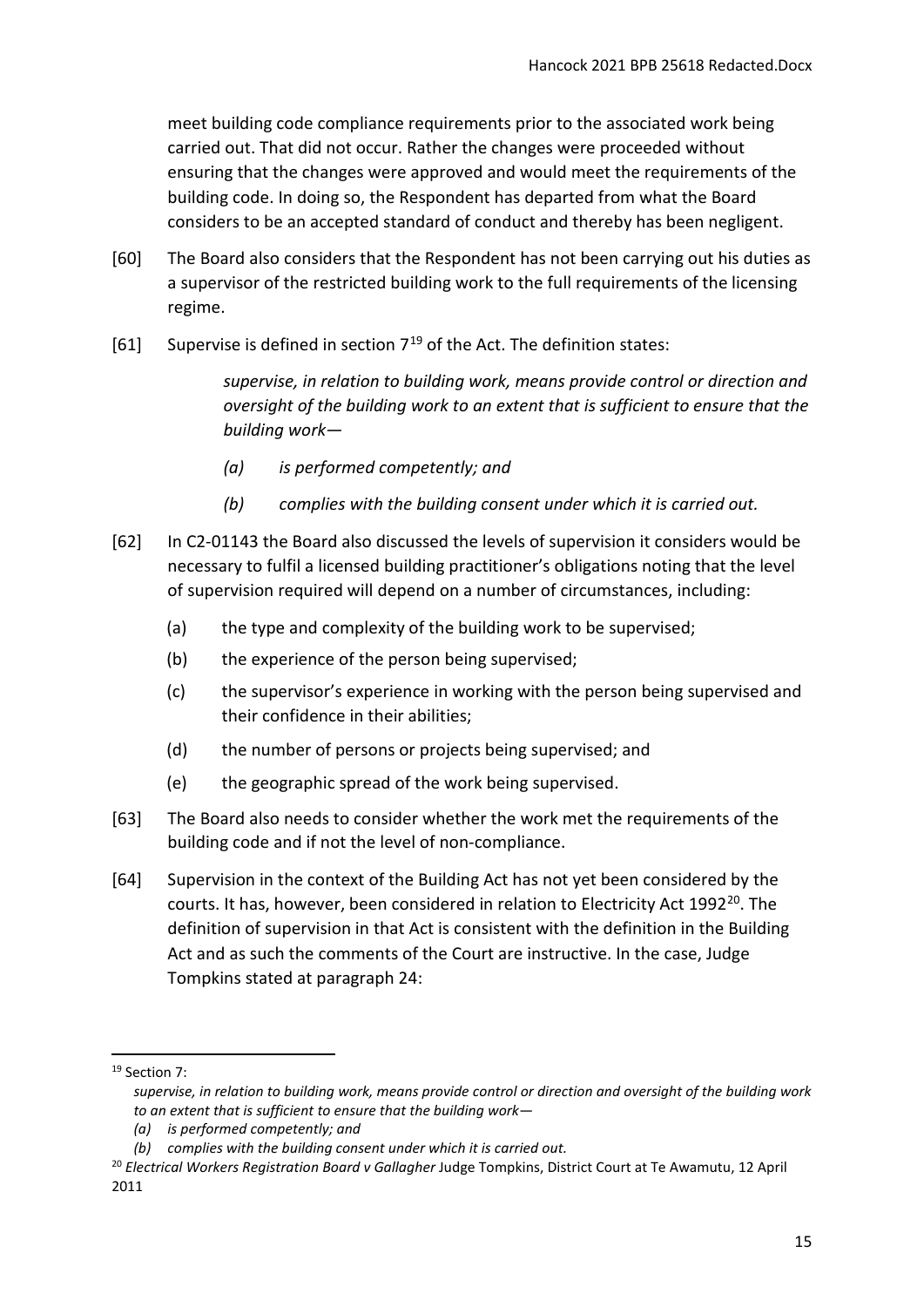*"As is made apparent by the definition of "supervision" in the Act, that requires control and direction by the supervisor so as to ensure that the electrical work is performed competently, that appropriate safety measures are adopted, and that when completed the work complies with the requisite regulations. At the very least supervision in that context requires knowledge that work is being conducted, visual and other actual inspection of the work during its completion, assessment of safety measures undertaken by the person doing the work on the site itself, and, after completion of the work, a decision as to compliance of the work with the requisite regulations."*

[65] The Respondent referred to the Ministry of Business Innovation and Employment's Supervision Practice Note. It contains a risk matrix to establish the correct type of supervision. The Respondent submitted, given his knowledge of the workers involved, that remote supervision was appropriate. Remote supervision still requires engagement and involvement in the building work. There needs to be knowledge of what is being done and regular checks to ensure it is compliant. The Board does not consider that this was occurring. Rather the Respondent was taking a hands-off, rather than remote, supervision approach. This is demonstrated by his lack of knowledge of the changes that were being made and his failure to intervene.

# <span id="page-15-0"></span>Record of Work

- [66] There is a statutory requirement under section 88(1) of the Building Act 2004 for a licensed building practitioner to provide a record of work to the owner and the territorial authority on completion of restricted building work $^{21}$ .
- [67] Failing to provide a record of work is a ground for discipline under section 317(1)(da)(ii) of the Act. In order to find that ground for discipline proven, the Board need only consider whether the Respondent had "good reason" for not providing a record of work on "completion" of the restricted building work.
- [68] The Board discussed issues with regard to records of work in its decision C2-01170<sup>[22](#page-15-2)</sup> and gave guidelines to the profession as to who must provide a record of work, what a record of work is for, when it is to be provided, the level of detail that must be provided, who a record of work must be provided to and what might constitute a good reason for not providing a record of work.
- [69] The starting point with a record of work is that it is a mandatory statutory requirement whenever restricted building work under a building consent is carried out or supervised by a licensed building practitioner (other than as an ownerbuilder). Each and every licensed building practitioner who carries out restricted building work must provide a record of work.
- [70] The statutory provisions do not stipulate a timeframe for the licenced person to provide a record of work. The provisions in section 88(1) simply states "on

<span id="page-15-1"></span><sup>&</sup>lt;sup>21</sup> Restricted Building Work is defined by the Building (Definition of Restricted Building Work) Order 2011

<span id="page-15-2"></span><sup>&</sup>lt;sup>22</sup> Licensed Building Practitioners Board Case Decision C2-01170 15 December 2015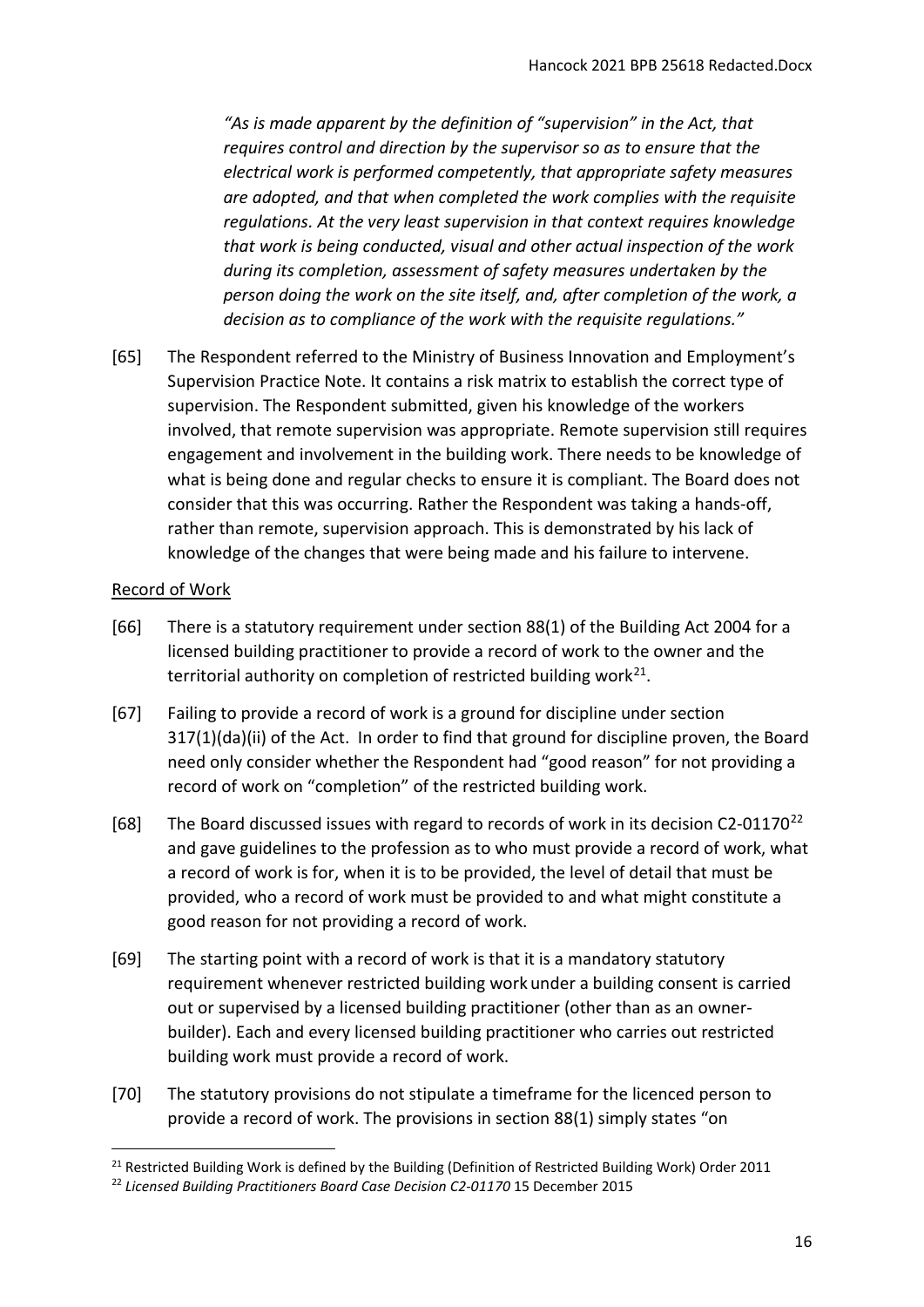completion of the restricted building work …". As was noted by Justice Muir in *Ministry of Business Innovation and Employment v Bell<sup>[23](#page-16-0)</sup> "... the only relevant* precondition to the obligations of a licenced building practitioner under s 88 is that he/she has completed their work".

- [71] As to when completion will have occurred is a question of fact in each case. In most situations' issues with the provision of a record of work do not arise. The work progresses, and records of work are provided in a timely fashion. That did not occur in the present case. The work came to a premature end on 25 September 2020 when the building work was suspended. In effect, that was the completion date.
- [72] The Respondent gave evidence that he gave the record of work to Mr Lee. It was not passed on to the required recipients. Whilst it may be common practice in some quarters of the building industry for records of work to be provided to main contractors, it is a practice that carries with it the risk that the record of work will not be passed on to the required recipients, the owner and the territorial authority. This can occur for a variety of reasons, including as a result of a contractual dispute. If a main contractor does not pass a record of work on to the final recipients, it is the author of the record of work that will be held accountable by the Board, not the person or entity that they entrusted to fulfil their statutory obligation.
- [73] The record of work was provided to the Territorial Authority on 23 March 2021, just prior to the hearing. A complaint was made about its non-provision in September 2020. Notwithstanding the complaint, no steps were taken to provide it.
- [74] On the basis of the above, the Board finds that the record of work was not provided on completion as required, and the disciplinary offence has been committed.
- [75] Section 317(1)(da)(ii) of the Act provides for a defence of the licenced building practitioner having a "good reason" for failing to provide a record of work. If they can, on the balance of probabilities, prove to the Board that one exists, then it is open to the Board to find that a disciplinary offence has not been committed. Each case will be decided by the Board on its own merits, but the threshold for a good reason is high. There were no good reasons.
- [76] Finally, the Respondent should note that the requirement is on the licensed building practitioner to provide a record of work, not on the owner or territorial authority to demand one. He is required to act of his own accord and not wait for others to remind him of his obligations. The Respondent has submitted that he was not aware of this. He should note, however, that apart from being a clear statutory requirement, there have been multiple newsletter articles and other publications that have been sent to Licensed Building Practitioners advising them of their obligations.

<span id="page-16-0"></span> $\overline{a}$ <sup>23</sup> [2018] NZHC 1662 at para 50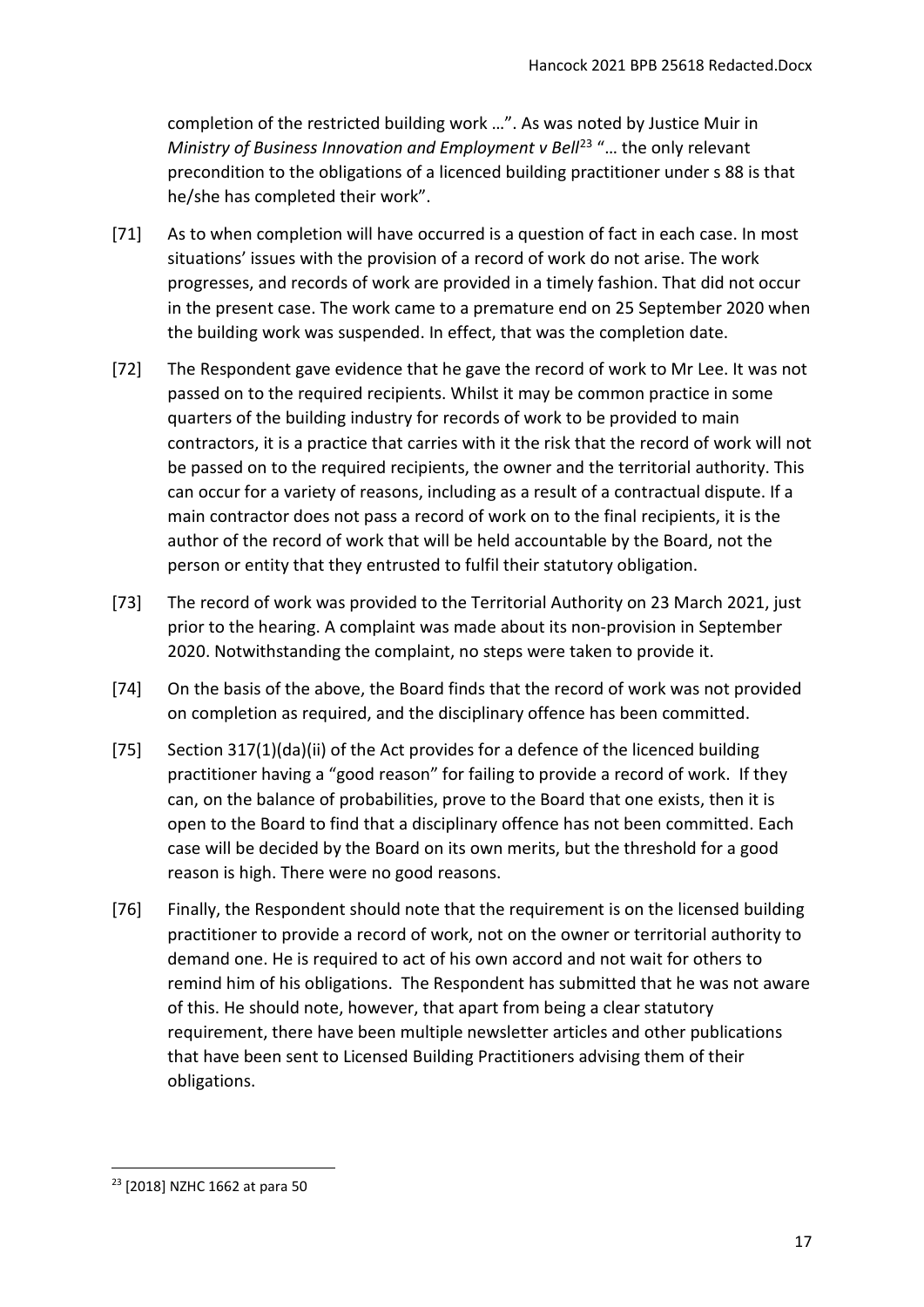# <span id="page-17-0"></span>**Penalty, Costs and Publication**

- [77] Having found that one or more of the grounds in section 317 applies, the Board must, under sect[i](#page-20-1)on 318 of the Act<sup>i</sup>, consider the appropriate disciplinary penalty, whether the Respondent should be ordered to pay any costs and whether the decision should be published.
- [78] The Board heard evidence during the hearing relevant to penalty, costs and publication and has decided to make indicative orders and give the Respondent an opportunity to provide further evidence or submissions relevant to the indicative orders.

# <span id="page-17-1"></span>**Penalty**

**.** 

[79] The purpose of professional discipline is to uphold the integrity of the profession; the focus is not punishment but the enforcement of a high standard of propriety and professional conduct. The Board does note, however, that the High Court in *Patel v Complaints Assessment Committee*[24](#page-17-2) commented on the role of "punishment" in giving penalty orders stating that punitive orders are, at times, necessary to provide a deterrent and to uphold professional standards. The Court noted:

> *[28] I therefore propose to proceed on the basis that, although the protection of the public is a very important consideration, nevertheless the issues of punishment and deterrence must also be taken into account in selecting the appropriate penalty to be imposed.*

- [80] The Board also notes that in *Lochhead v Ministry of Business Innovation and Employment*[25](#page-17-3) the Court noted that whilst the statutory principles of sentencing set out in the Sentencing Act 2002 do not apply to the Building Act, they do have the advantage of simplicity and transparency. The Court recommended adopting a starting point for a penalty based on the seriousness of the disciplinary offending prior to considering any aggravating and/or mitigating factors.
- [81] The Board has made two disciplinary findings, negligence and a failure to provide a record of work. Record of work matters are at the lower end of the disciplinary scale. The Board's normal starting point for a failure to provide a record of work is a fine of \$1,500, an amount which it considers will deter others from such behaviour.
- [82] An additional penalty for the finding of negligence is required. The Board considers an additional fine of \$1,500 is appropriate. This amount is consistent with other fines imposed by the Board for similar offending.
- [83] The total fine is set at \$3,000. The Board does note that there are mitigating factors. The Respondent was caught in a commercial dispute that was not of his doing. The Board has decided to reduce the fine to \$2,000 to recognise that mitigating factor.

<span id="page-17-2"></span><sup>24</sup> HC Auckland CIV-2007-404-1818, 13 August 2007 at p 27

<span id="page-17-3"></span><sup>25</sup> 3 November 2016, CIV-2016-070-000492, [2016] NZDC 21288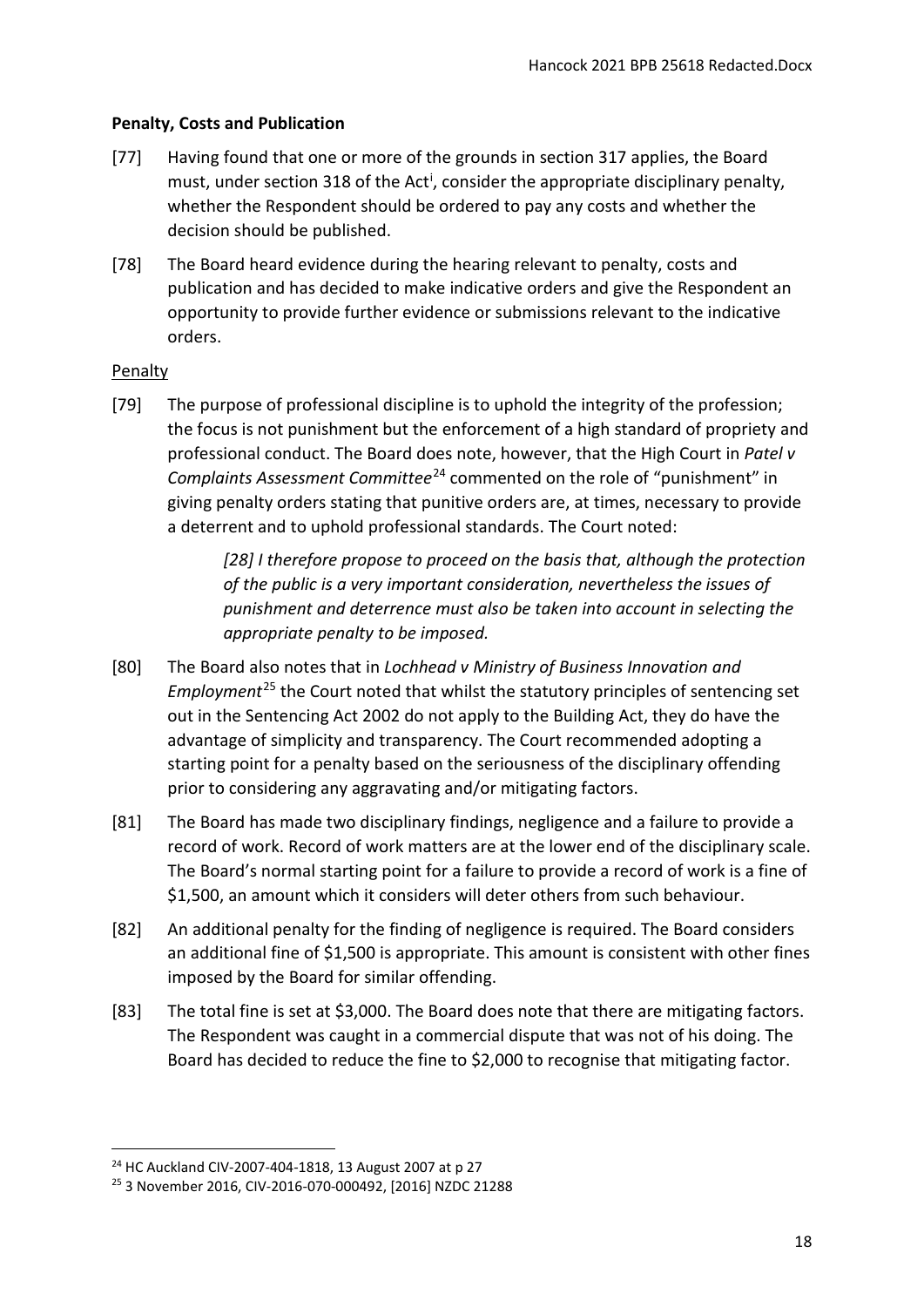<span id="page-18-0"></span>**Costs** 

- [84] Under section 318(4) the Board may require the Respondent "to pay the costs and expenses of, and incidental to, the inquiry by the Board."
- [85] The Respondent should note that the High Court has held that 50% of total reasonable costs should be taken as a starting point in disciplinary proceedings and that the percentage can then be adjusted up or down having regard to the particular circumstances of each case $^{26}$ .
- [86] In *Collie v Nursing Council of New Zealand*[27](#page-18-3) where the order for costs in the tribunal was 50% of actual costs and expenses the High Court noted that:

*But for an order for costs made against a practitioner, the profession is left to carry the financial burden of the disciplinary proceedings, and as a matter of policy that is not appropriate.*

- [87] The matter was dealt with at a hearing. Significant costs have been incurred. Based on the above the Board's costs order is that the Respondent is to pay the sum of \$3,500 toward the costs of and incidental to the Board's inquiry. This is the Board's standard scale of costs for a half-day hearing. It is significantly less than 50% of the actual costs that have been incurred.
- [88] Given the involvement of the main contractor in the events that lead to the hearing and the limited role in the build of the Respondent, the Board hopes that the main contractor will assist with the payment of the costs imposed.

# <span id="page-18-1"></span>Publication

[89] As a consequence of its decision, the Respondent's name and the disciplinary outcomes will be recorded in the public register maintained as part of the Licensed Building Practitioners' scheme as is required by the Act<sup>[28](#page-18-4)</sup>. The Board is also able, under section 318(5) of the Act, to order publication over and above the public register:

> *In addition to requiring the Registrar to notify in the register an action taken by the Board under this section, the Board may publicly notify the action in any other way it thinks fit.*

[90] As a general principle, such further public notification may be required where the Board perceives a need for the public and/or the profession to know of the findings of a disciplinary hearing. This is in addition to the Respondent being named in this decision.

<u>.</u>

<span id="page-18-2"></span><sup>26</sup> *Cooray v The Preliminary Proceedings Committee* HC, Wellington, AP23/94, 14 September 1995, *Macdonald v Professional Conduct Committee,* HC, Auckland, CIV 2009-404-1516, 10 July 2009, *Owen v Wynyard* HC, Auckland, CIV-2009-404-005245, 25 February 2010.<br><sup>27</sup> [2001] NZAR 74

<span id="page-18-3"></span>

<span id="page-18-4"></span><sup>&</sup>lt;sup>28</sup> Refer sections 298, 299 and 301 of the Act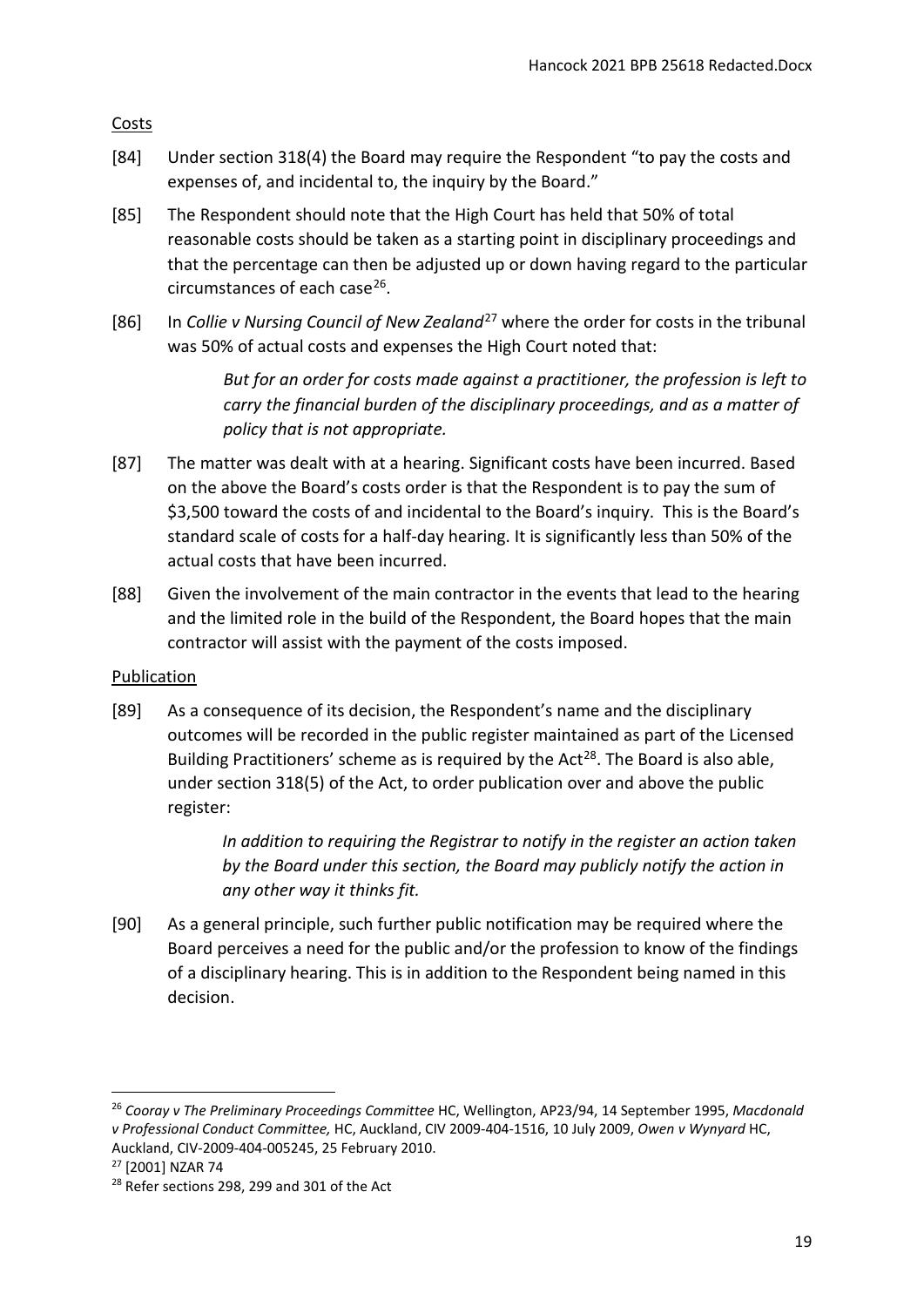- [91] Within New Zealand, there is a principle of open justice and open reporting, which is enshrined in the Bill of Rights Act 1990<sup>29</sup>. The Criminal Procedure Act 2011 sets out grounds for suppression within the criminal jurisdiction<sup>30</sup>. Within the disciplinary hearing jurisdiction, the courts have stated that the provisions in the Criminal Procedure Act do not apply but can be instructive<sup>[31](#page-19-4)</sup>. The High Court provided guidance as to the types of factors to be taken into consideration in *N v Professional Conduct Committee of Medical Council[32](#page-19-5).*
- [92] The courts have also stated that an adverse finding in a disciplinary case usually requires that the name of the practitioner be published in the public interest<sup>[33](#page-19-6)</sup>. It is, however, common practice in disciplinary proceedings to protect the names of other persons involved as naming them does not assist the public interest.
- [93] Based on the above, the Board will not order further publication.

#### <span id="page-19-0"></span>**Section 318 Order**

[94] For the reasons set out above, the Board directs that:

| Penalty:            | Pursuant to section 318(1)(f) of the Building Act 2004, the<br>Respondent is ordered to pay a fine of \$2,000.                                                                                          |
|---------------------|---------------------------------------------------------------------------------------------------------------------------------------------------------------------------------------------------------|
| Costs:              | Pursuant to section 318(4) of the Act, the Respondent is ordered to<br>pay costs of \$3,500 (GST included) towards the costs of, and<br>incidental to, the inquiry of the Board.                        |
| <b>Publication:</b> | The Registrar shall record the Board's action in the Register of<br>Licensed Building Practitioners in accordance with section 301(I)(iii)<br>of the Act.                                               |
|                     | In terms of section 318(5) of the Act, there will not be action taken<br>to publicly notify the Board's action, except for the note in the<br>Register and the Respondent being named in this decision. |

[95] The Respondent should note that the Board may, under section 319 of the Act, suspend or cancel a licensed building practitioner's licence if fines or costs imposed as a result of disciplinary action are not paid.

#### <span id="page-19-1"></span>**Submissions on Penalty, Costs and Publication**

[96] The Board invites the Respondent to make written submissions on the matters of disciplinary penalty, costs and publication up until close of business on 9 June 2021. The submissions should focus on mitigating matters as they relate to the penalty, costs and publication orders. If no submissions are received, then this decision will become final. If submissions are received, then the Board will meet and consider

<span id="page-19-2"></span><sup>29</sup> Section 14 of the Act

<span id="page-19-3"></span><sup>&</sup>lt;sup>30</sup> Refer sections 200 and 202 of the Criminal Procedure Act

<span id="page-19-4"></span><sup>31</sup> *N v Professional Conduct Committee of Medical Council* [2014] NZAR 350

<span id="page-19-5"></span> $32$  ibid

<span id="page-19-6"></span><sup>&</sup>lt;sup>33</sup> Kewene v Professional Conduct Committee of the Dental Council [2013] NZAR 1055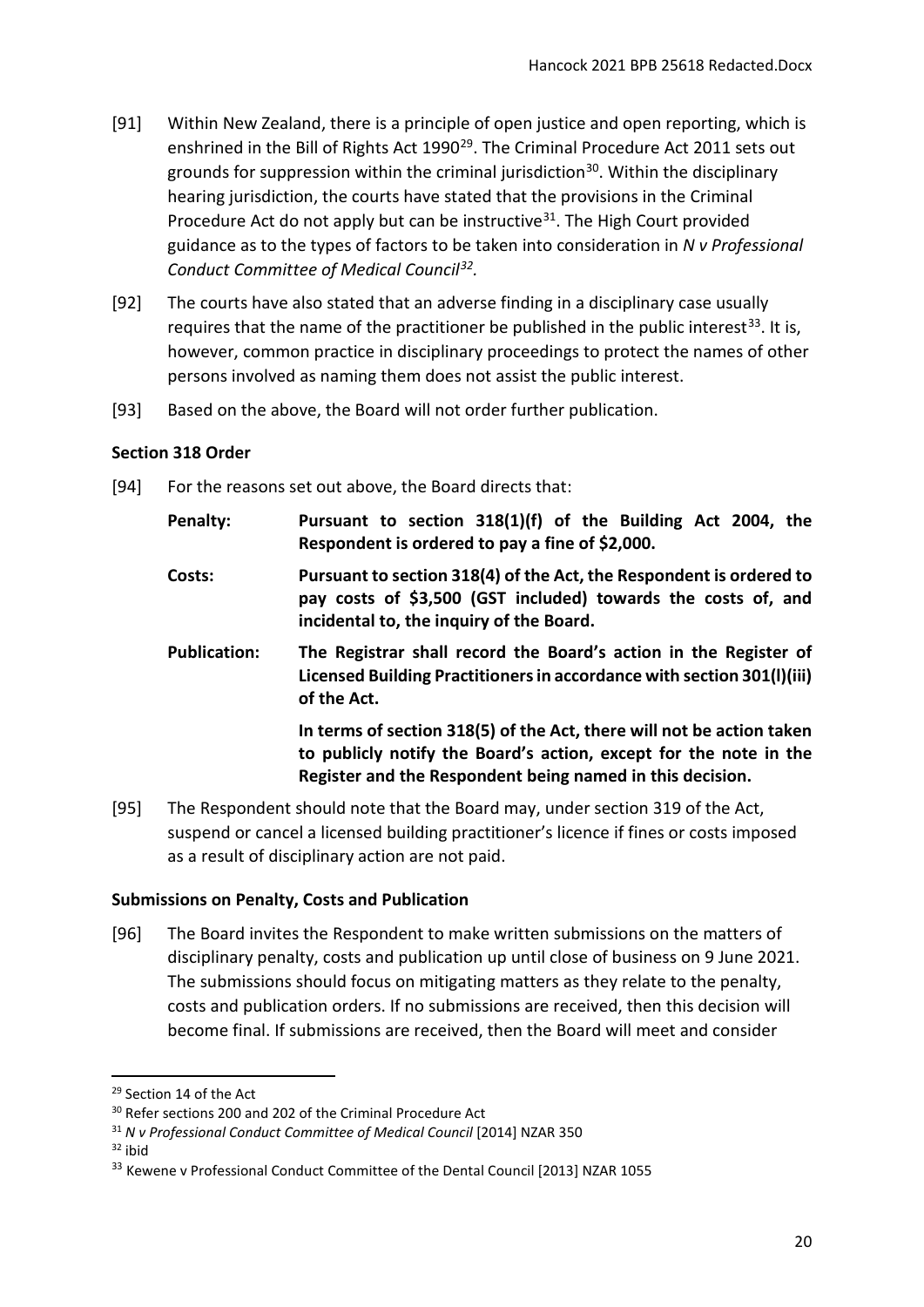those submissions prior to coming to a final decision on penalty, costs and publication.

[97] In calling for submissions on penalty, costs and mitigation, the Board is not inviting the Respondent to offer new evidence or to express an opinion on the findings set out in this decision. If the Respondent disagrees with the Board's findings of fact and/or its decision that the Respondent has committed a disciplinary offence, the Respondent can appeal the Board's decision.

# <span id="page-20-0"></span>**Right of Appeal**

[98] The right to appeal Board decisions is provided for in section 330(2) of the Act<sup>[ii](#page-21-0)</sup>.

Signed and dated this  $18<sup>th</sup>$  day of May 2021

**Mr M Orange**  Presiding Member

#### <span id="page-20-1"></span><sup>i</sup> *Section 318 of the Act*  $\overline{a}$

- *(1) In any case to which section 317 applies, the Board may*
	- *(a) do both of the following things:*
		- *(i) cancel the person's licensing, and direct the Registrar to remove the person's name from the register; and*
		- *(ii) order that the person may not apply to be relicensed before the expiry of a specified period:*
		- *(b) suspend the person's licensing for a period of no more than 12 months or until the person meets specified conditions relating to the licensing (but, in any case, not for a period of more than 12 months) and direct the Registrar to record the suspension in the register:*
		- *(c) restrict the type of building work or building inspection work that the person may carry out or supervise under the person's licensing class or classes and direct the Registrar to record the restriction in the register:*
		- *(d) order that the person be censured:*
		- *(e) order that the person undertake training specified in the order:*
		- *(f) order that the person pay a fine not exceeding \$10,000.*
- *(2) The Board may take only one type of action in subsection 1(a) to (d) in relation to a case, except that it may impose a fine under subsection (1)(f) in addition to taking the action under subsection (1)(b) or (d).*